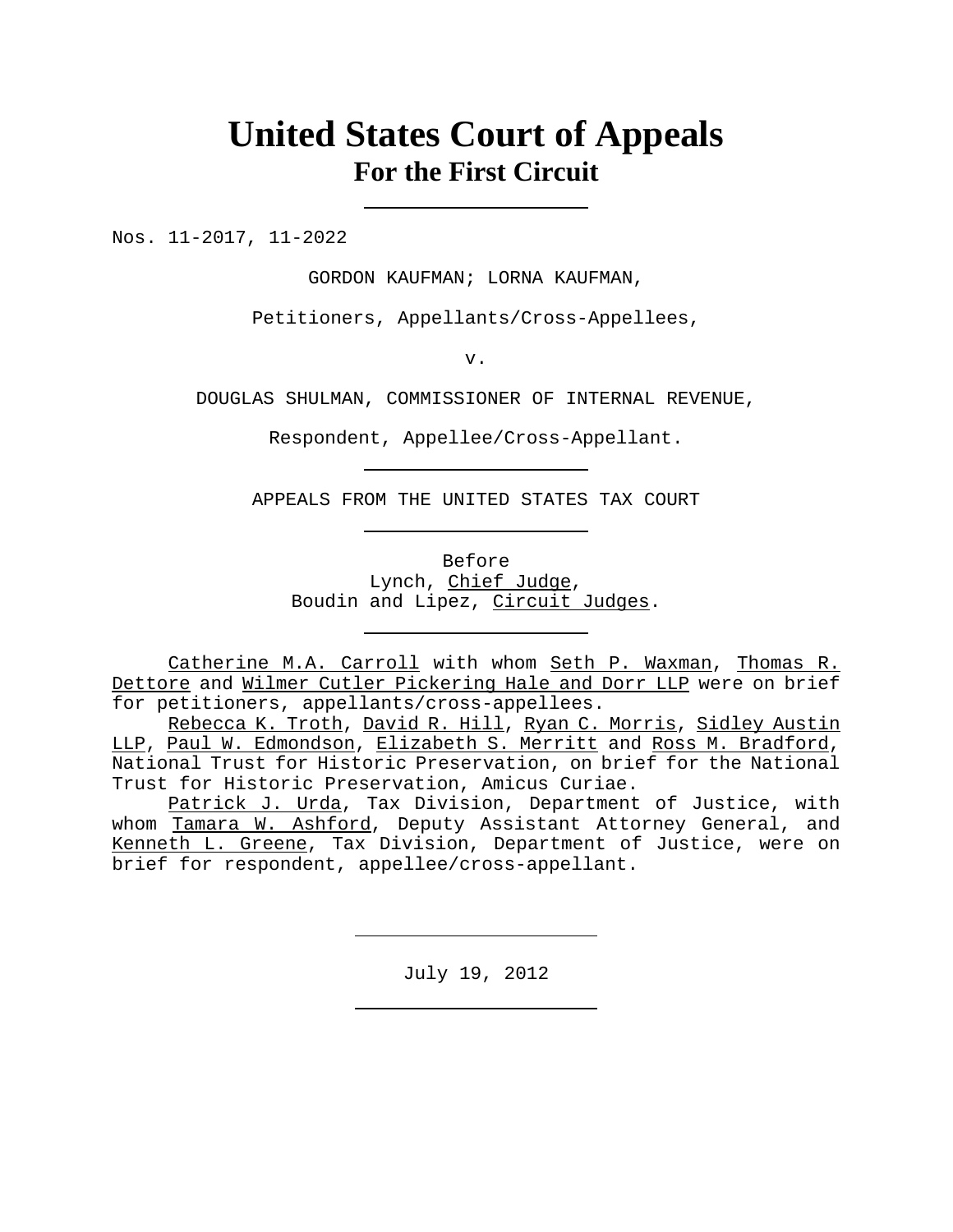**BOUDIN, Circuit Judge.** This case comprises appeals by both sides--the Commissioner of Internal Revenue ("the IRS") and the taxpayers Gordon and Lorna Kaufman--from a decision of the Tax Court. The subject is deductions on the couple's joint returns of the asserted value of Lorna Kaufman's donation to the National Architectural Trust of a façade easement restricting alterations on her Boston house. A brief description of the background events and proceedings follows, which is elaborated where necessary later in this decision.

In 1999, Lorna Kaufman bought for \$1,050,000 a row house in the South End of Boston, an area (not to be confused with South Boston), which is subject to local restrictions aimed at historic preservation. $^1$  . The row house, 19 Rutland Square, was designed by physician Elbridge Dudley and built between 1859 and 1861; it reflected popular mid-nineteenth-century architectural trends but also featured a Venetian Gothic-style façade that distinguished it from redbrick row houses elsewhere in the South End.

<sup>1</sup>The South End Landmark District is one of nine neighborhoods designated as a historic district by the Boston Landmarks Commission pursuant to state law. See Eckstein v. Bos. Landmarks Comm'n, 17 L.C.R. 401, 401, 2009 Mass. LCR LEXIS 75, at \*2-3 (Mass. Land Ct. June 26, 2009). Exterior alterations to buildings in the South End neighborhood must be approved by a local district commission. See S. End Landmark Dist., Standards and Criteria 1 (rev. Apr. 27, 1999); Landmarks Frequently Asked Questions, City of Boston, http://www.cityofboston.gov/landmarks/FAQ (last visited June 25, 2012).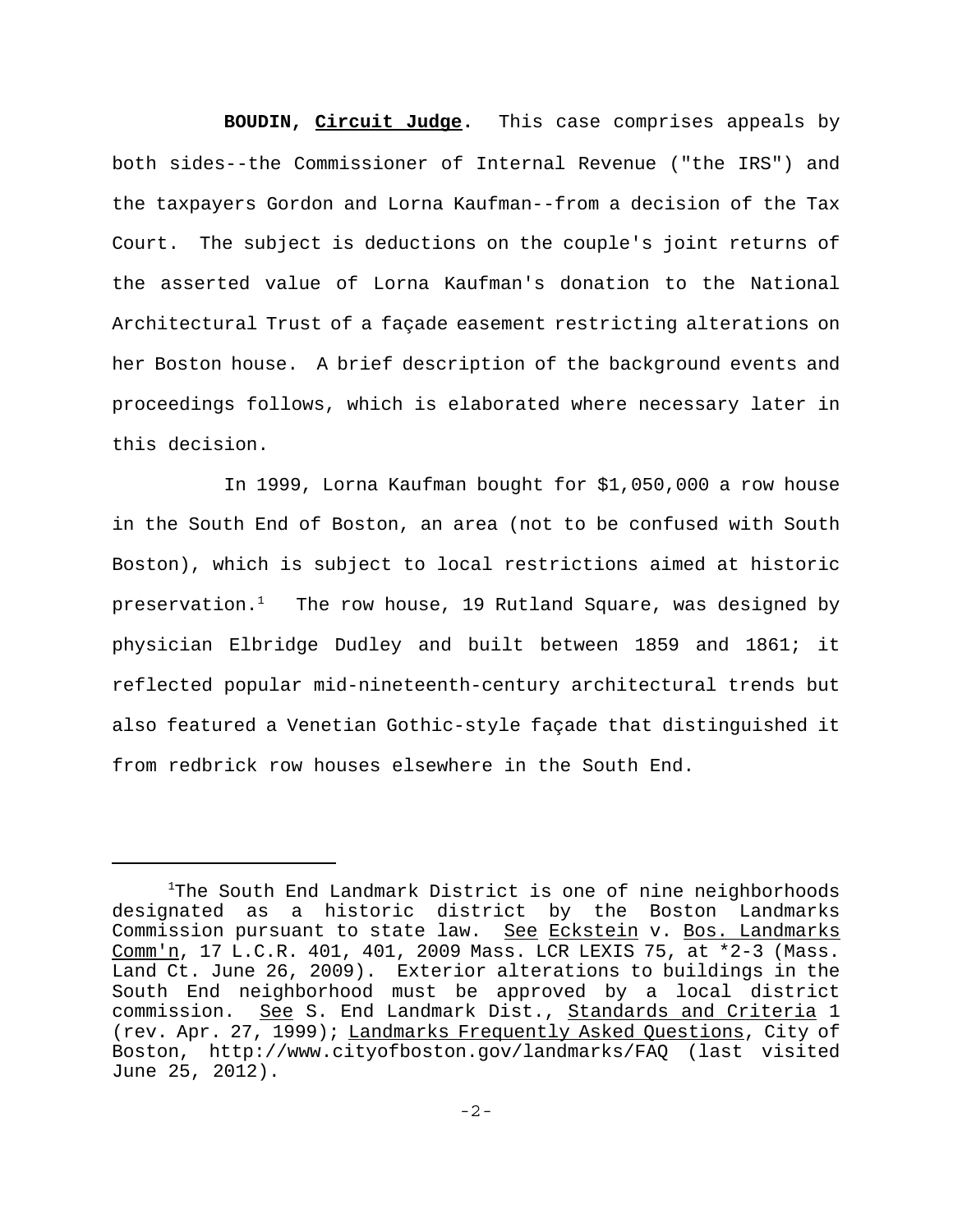The Kaufmans renovated the house, which included the restoration of original details of the façade. In 2003, the couple learned about a tax incentive program for historic preservation, promoted in this instance by an organization then known as the National Architectural Trust, since renamed the Trust for Architectural Easements. A Trust representative advised the Kaufmans that the Trust could help the couple qualify for a tax deduction equal to 10 to 15 percent of the fair market value of their home and that the Trust "as part of our service . . . will be handling all the red tape and paperwork."

A provision of the Internal Revenue Code, 26 U.S.C. § 170(h) (2006), creates an incentive for taxpayers to donate real property interests to nonprofit organizations and government entities for "conservation purposes." Adopted in 1976 and amended the following year, the statute allows taxpayers to claim a deduction for donating a real property interest--including an easement--"exclusively for conservation purposes." Tax Reform Act of 1976, Pub. L. No. 94-455, § 2124(e)(1)(C), 90 Stat. 1520, 1919 (1976); see also Tax Reduction and Simplification Act of 1977, Pub. L. No. 95-30, § 309(a), 91 Stat. 126, 154 (amending statute); 26 U.S.C. §  $170(h)(1)-(2)$  (current codification). These purposes include the preservation of "historically important" land areas or structures. Pub. L. No. 94-455, § 2124(e)(1)(D), 90 Stat. at 1919; see also 26 U.S.C. § 170(h)(4)(A)(iv) (current codification). Cf.

-3-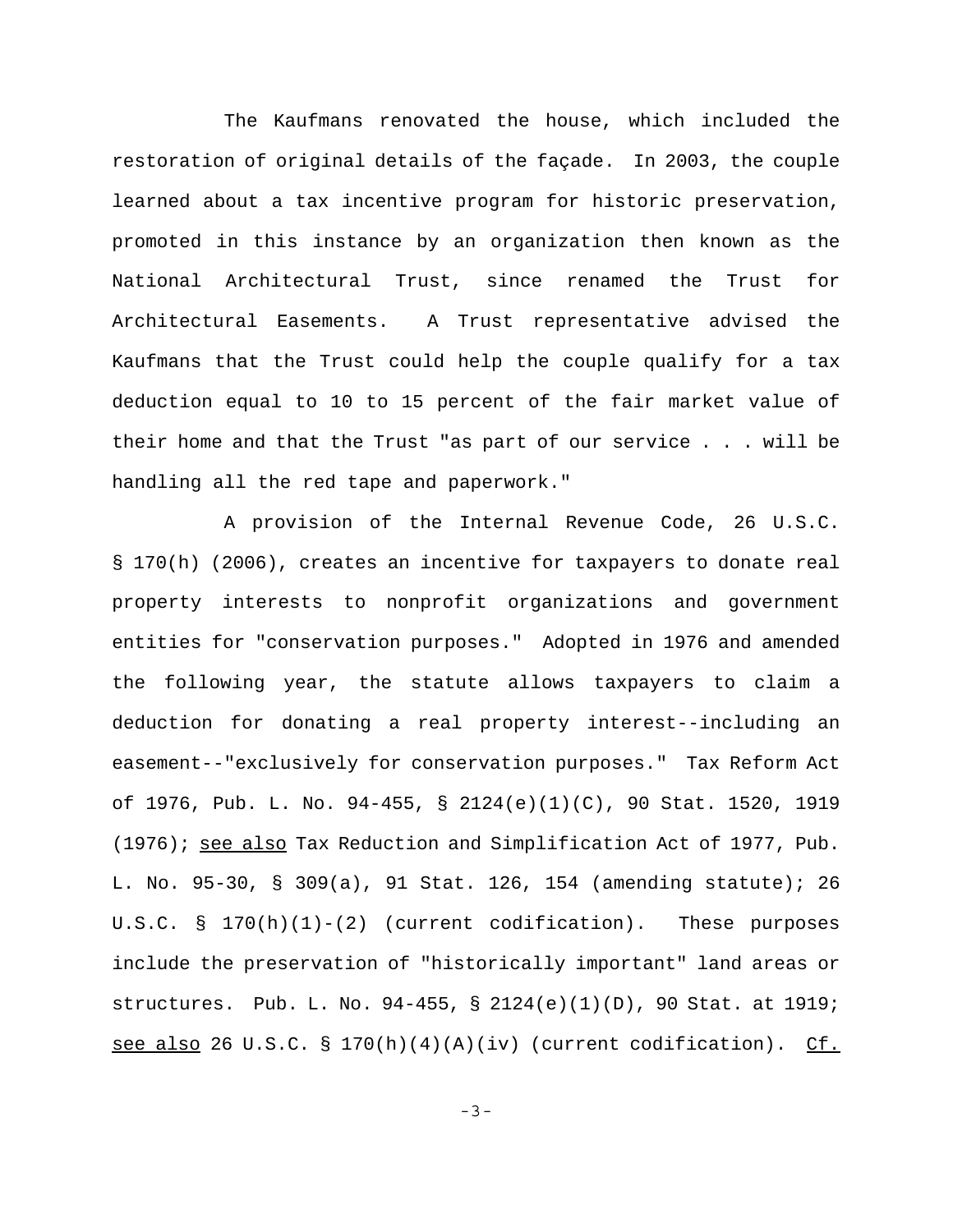26 U.S.C. § 170(f)(3)(B)(iii) (exempting "qualified conservation contributions" from general denial of deduction for donations of partial interests in property).

The deduction for granting the easement is intended to reflect the value of what the taxpayer has donated which, in the absence of a "market" for such easements, can be measured by "the difference between the fair market value of the entire contiguous parcel of property before and after the granting of the restriction." 26 C.F.R. § 1.170A-14(h)(3)(I) (2004). A central condition of the deduction, reflecting a change made in the 1977 amendment to the statute, is that the lease, option or easement be granted "in perpetuity." Pub. L. No. 95-30, § 309(a), 91 Stat. at 154 (codified as amended at 26 U.S.C. § 170(h)(2)(C)).

On or about October 31, 2003, Lorna Kaufman submitted an application on the Trust's own form and made a \$1,000 "good faith deposit"; she further agreed, as specified by the Trust, to make a "cash endowment contribution" to the Trust equal to 10 percent of the value of the ultimate deduction for the easement. This is at least one means by which the Trust finances its work. The deposit was to be returned if the "the necessary approvals cannot be obtained" and the cash endowment contribution reduced in part if the easement donation could not be processed in time to qualify for a 2003 deduction.

-4-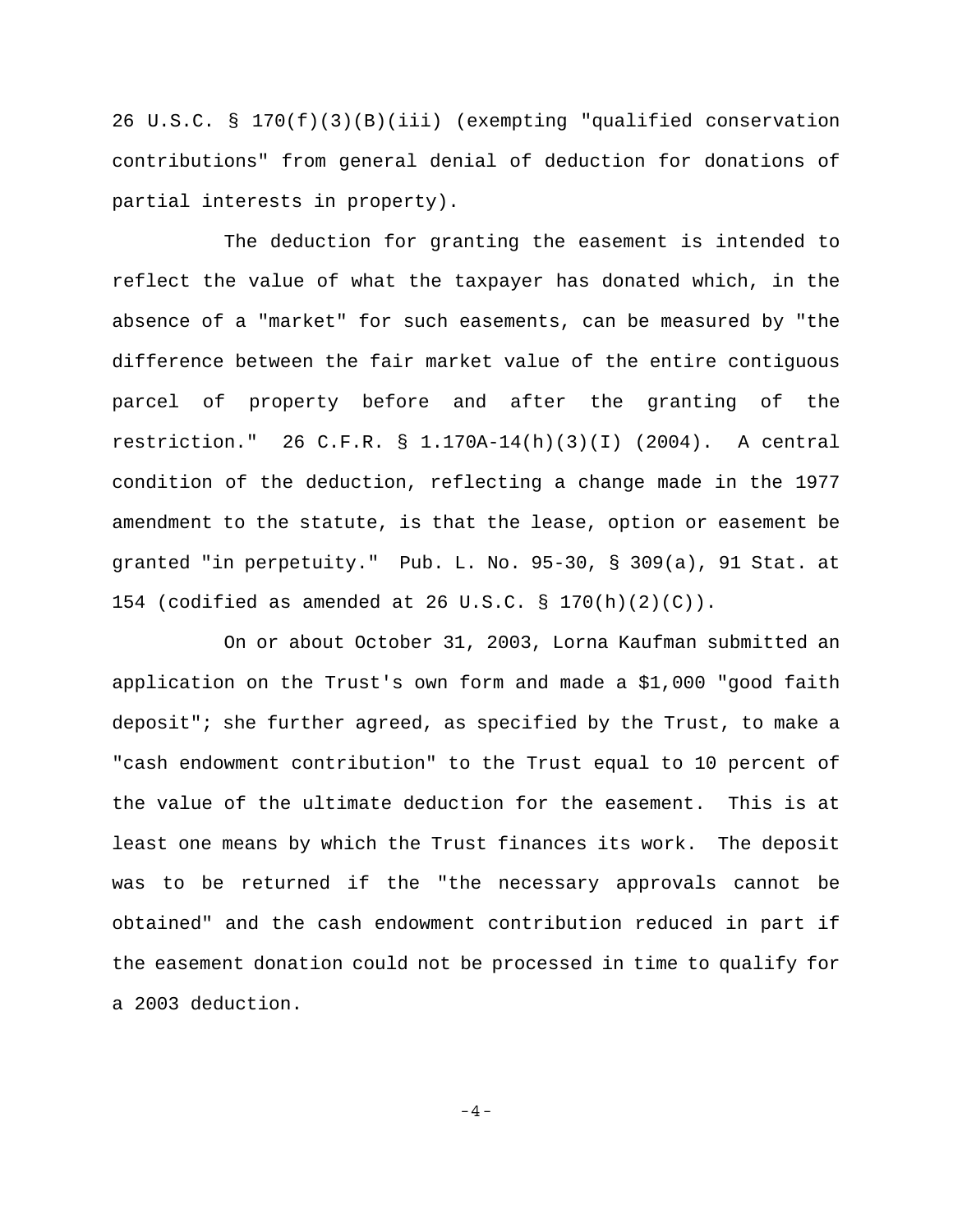The Trust advised Lorna Kaufman that if her property was under mortgage, she needed to obtain consent from the mortgagee to subordinate its interest in the property to the easement. Accordingly, the Kaufmans sent a letter to their mortgage lender, Washington Mutual Bank, asking it to subordinate its rights to the easement being granted to the Trust. The letter stated that restrictions on the property imposed by the easement were "essentially the same restrictions as those imposed by current local ordinances that govern this property." If this were so, the bank would lose little or nothing by consenting.

On December 22, 2003, Lorna Kaufman executed a Preservation Restriction Agreement supplied by the Trust and, a few days later, sent it back to the Trust together with a further contribution that the Trust had solicited in the amount of \$15,840 (over and above her earlier \$1,000 good-faith deposit). This further contribution, the Trust said, could be adjusted dependent on the appraised value of the easement.<sup>2</sup>

The Trust also offered the names of two recommended appraisers, and the Kaufmans selected one of the two, Timothy Hanlon, a certified appraiser who for the previous nineteen years

<sup>2</sup> The Kaufmans' cash transfers to the Trust of \$16,840 in 2003 and \$3,032 in 2004 total 9 percent of the \$220,800 value set by the appraiser. Although the Trust normally asks for a cash endowment equal to 10 percent of the value of the easement, the Trust applied a 1 percentage point reduction due to the delay in obtaining the requisite approvals.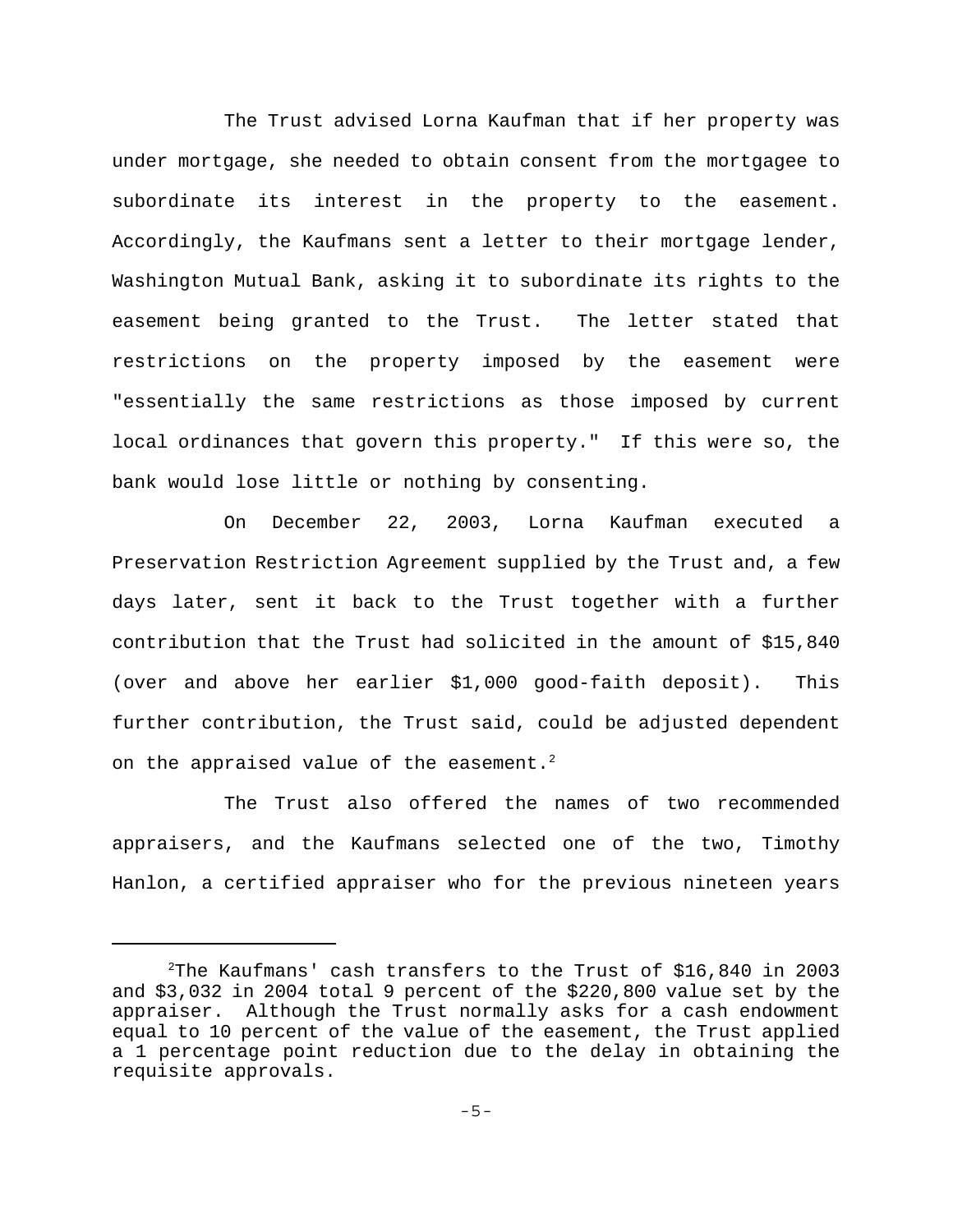had managed his own residential appraisal company. Hanlon inspected the 19 Rutland Square property in January 2004 and submitted his report on January 30, estimating that the fair market value of the donated easement was \$220,800. Gordon Kaufman expressed concern that the reduction in the value of the property due to the easement might be "so large as to overwhelm the tax savings that accrue from it," but a representative of the Trust sought to reassure him that it was "very unlikely" that the easement would affect the marketability of the property.

Meanwhile, the Kaufmans successfully secured consent from their lender, Washington Mutual, to an agreement "subordinating [the bank's] rights in the [19 Rutland Square] Property to the right of the Grantee [i.e., the Trust], its successors or assigns, to enforce the conservation and historic preservation purposes of [the Preservation Restriction] Agreement in perpetuity." The lender agreement included several stipulations, one of which would become relevant in the subsequent litigation:

> The Mortgagee/Lender and its assignees shall have a prior claim to all insurance proceeds as a result of any casualty, hazard or accident occurring to or about the Property and all proceeds of condemnation, and shall be entitled to same in preference to Grantee until the Mortgage is paid off and discharged, notwithstanding that the Mortgage is subordinate in priority to the [Preservation Restriction] Agreement.

On their joint return for 2003, the Kaufmans claimed (1) a cash contribution of \$16,870 to the Trust (the correct figure

-6-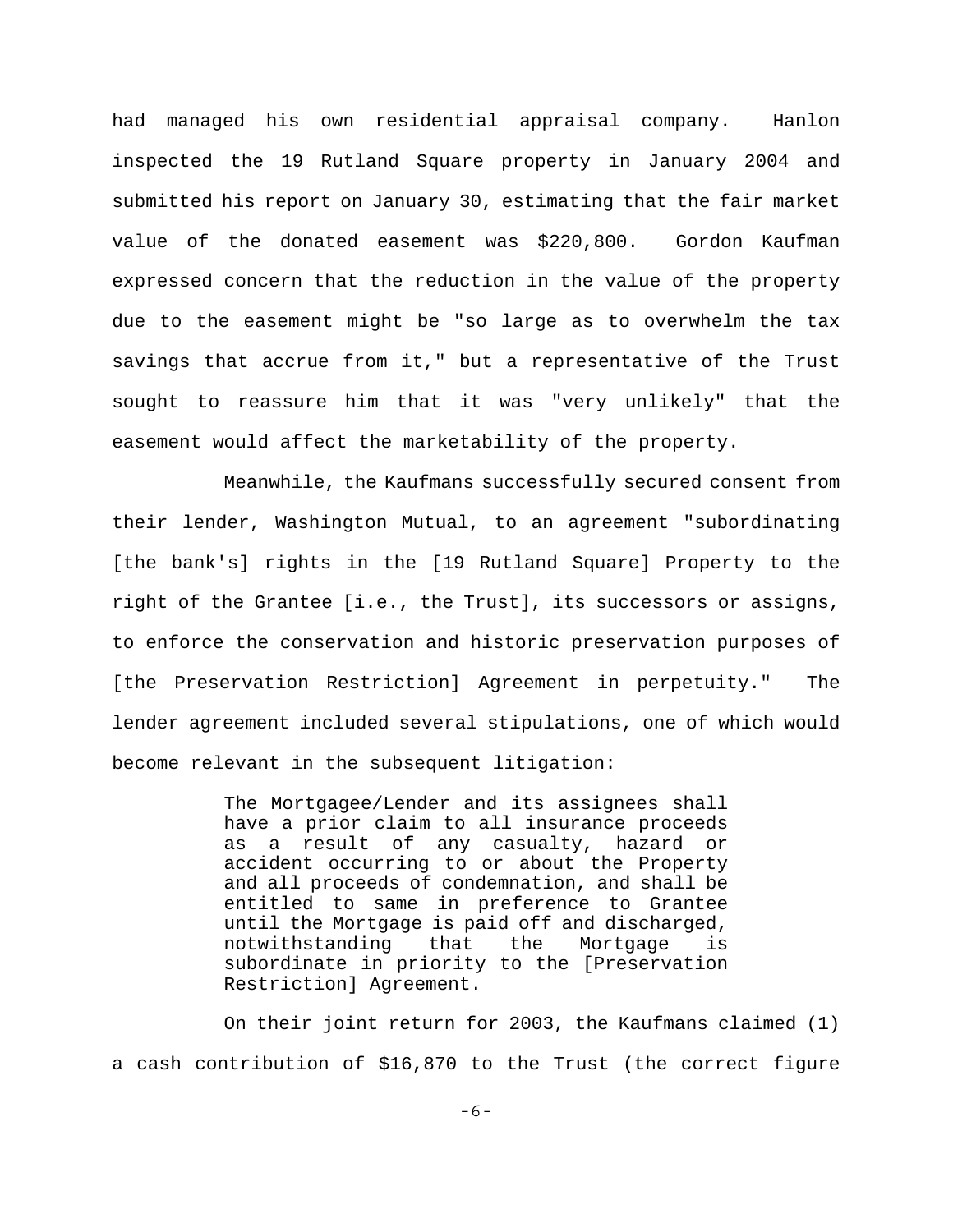would have been \$16,840, see note 2, above, but the Kaufmans attribute the discrepancy to a "typographical error"), and (2) a noncash contribution of \$220,800 for the easement donation. They sought the \$16,870 cash-contribution deduction on their 2003 returns and, in light of statutory limits on deductions in a single year, 26 U.S.C. § 170 $(b)(1)(E)$ , spread the deduction for the noncash contribution across their 2003 and 2004 returns. The Kaufmans claimed an additional \$3,032 cash contribution to the Trust in 2004.

In March 2007, evidently as part of a wide-ranging investigation into perceived abuses of the easement program, the IRS opened an investigation into the Kaufmans' claimed charitable deductions. On May 5, 2009, the IRS sent a "Notice of Deficiency" to the Kaufmans relating to the 2003 and 2004 tax years. In the Notice, the Service cited three grounds for disallowing the Kaufmans' noncash contribution claim:

> -the Kaufmans had failed to "establish[] that all of the requirements of I.R.C. section 170 and all of the regulations thereunder have been satisfied";

> -the contribution "was made subject to subsequent event(s)"; and

> -as an "alternative[]" ground, "it has not been established that the value of the contributed property interest was \$220,800."

The IRS also disallowed the Kaufmans' claimed cash contribution of \$16,870 to the Trust for 2003 "because it was made

-7-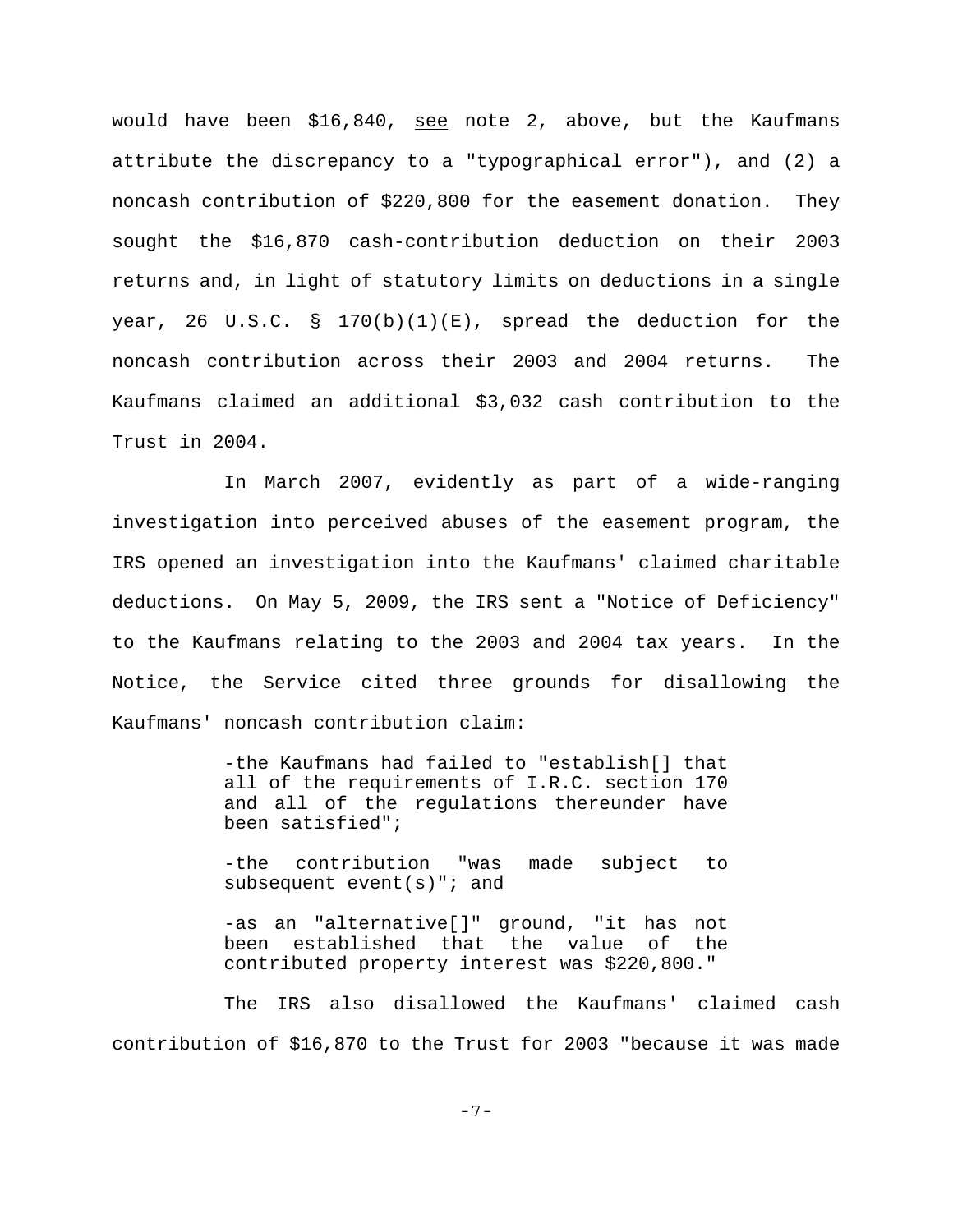subject to or in contemplation of subsequent event(s)" and calculated that the Kaufmans owed an additional \$39,081.25 for 2003 and an additional \$36,340.00 for 2004. It also imposed large penalties for underpayment. The Kaufmans petitioned for review by the Tax Court. See 26 U.S.C. § 6213(a) (authorizing petition to the Tax Court for redetermination of deficiency); id. § 7442 (Tax Court jurisdiction).

On an IRS motion for summary judgment, the Tax Court on April 26, 2010, disallowed any deduction for the easement but found "genuine issues of material fact" remained with regard to the cash contribution deduction and the IRS's imposition of penalties. Kaufman v. Comm'r (Kaufman I), 134 T.C. 182 (2010). In a second decision after a trial on the reserved issues, the Tax Court on April 4, 2011, reaffirmed its ruling on the easement, but held that the Kaufmans were entitled to deduct their \$16,840 cash contribution on their 2004 return (as opposed to their 2003 return) and were subject only to a small penalty for negligence in taking the deduction in the earlier year. Kaufman v. Comm'r (Kaufman II), 136 T.C. 294 (2011).

Both sides have now appealed to this court. The Kaufmans challenge the disallowance of the deduction for the façade easement; the IRS attacks the disallowance of most of the penalties it had imposed but does not question the Tax Court's allowance of the cash contribution deduction on the 2004 return. Here, the Tax

-8-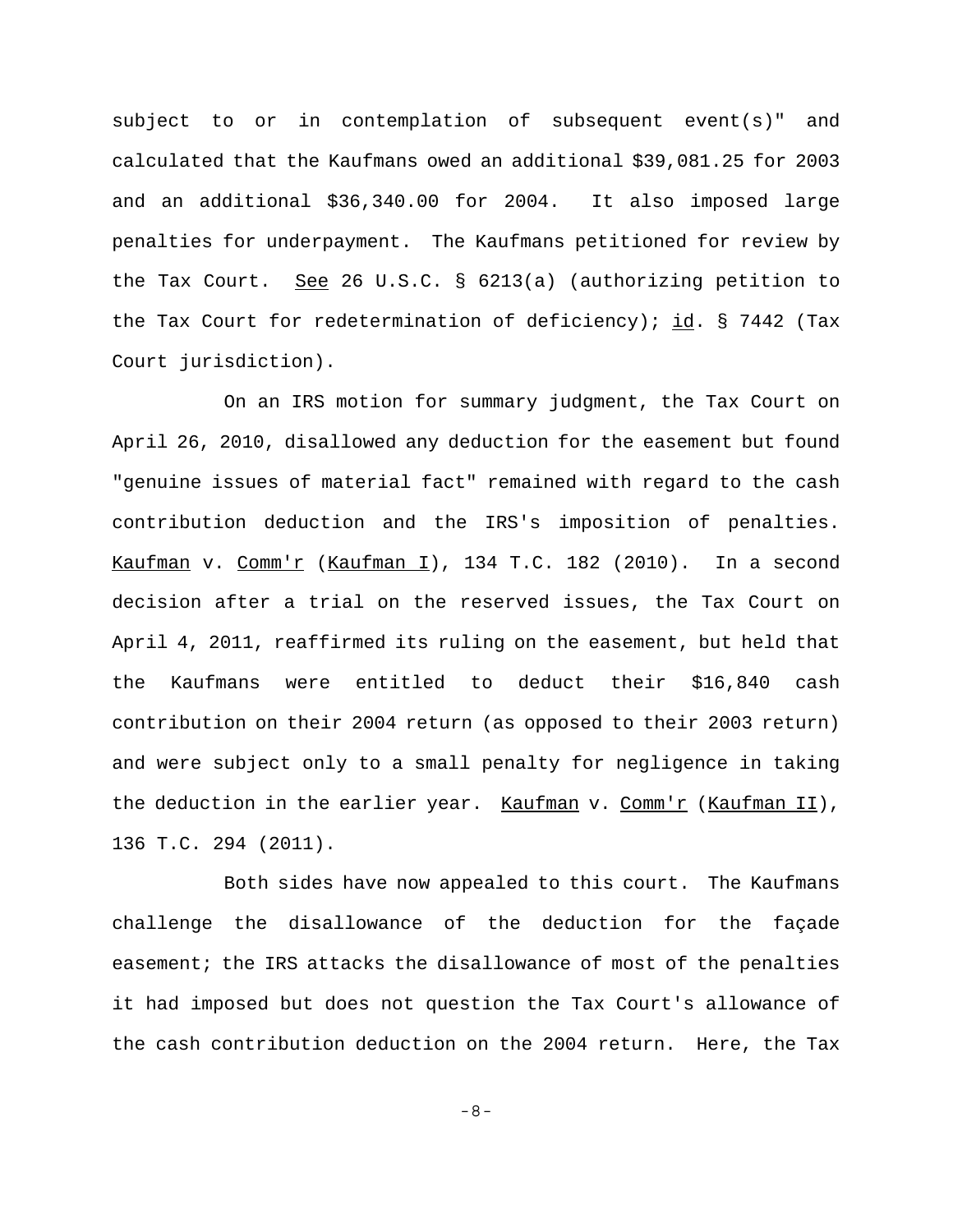Court granted partial summary judgment to the IRS "only because . . . Lorna Kaufman's contribution of the facade easement to [the Trust] failed as a matter of law to comply with [relevant regulations]," Kaufman II, 136 T.C. at 325-26, so our review on this issue is de novo.

Our legal analysis begins with § 170, the statute governing deductions for charitable contributions and gifts. Section 170(a) requires that deductions conform to Treasury regulations, and subsequent subsections impose an elaborate list of conditions relating to deductions of different types. Section 170(h) provides in detail for conservation contributions, of which the provisions most pertinent to this appeal require that "a qualified appraisal" be provided, <u>see</u> 26 U.S.C. §  $170(h)(4)(B)(iii)(I);$  cf. §  $170(f)(11)(E)(I)$  (definition of "qualified appraisal"), and that a donated "restriction" on use be "in perpetuity," see  $\S$  170(h)(2)(C), (h)(5)(A).

The regulations establish further substantive requirements that conservation contributions must satisfy in order to be deductible (independent of the appraisal requirements that we address separately hereafter). Four provisions relevant here are:

> -Paragraph (g)(1), the "[e]nforceable in perpetuity" requirement, states that "any interest in the property retained by the donor . . . must be subject to legally enforceable restrictions . . . that will prevent uses of the retained interest inconsistent with the conservation purposes of the donation." 26 C.F.R. § 1.170A-14(g)(1).

> > -9-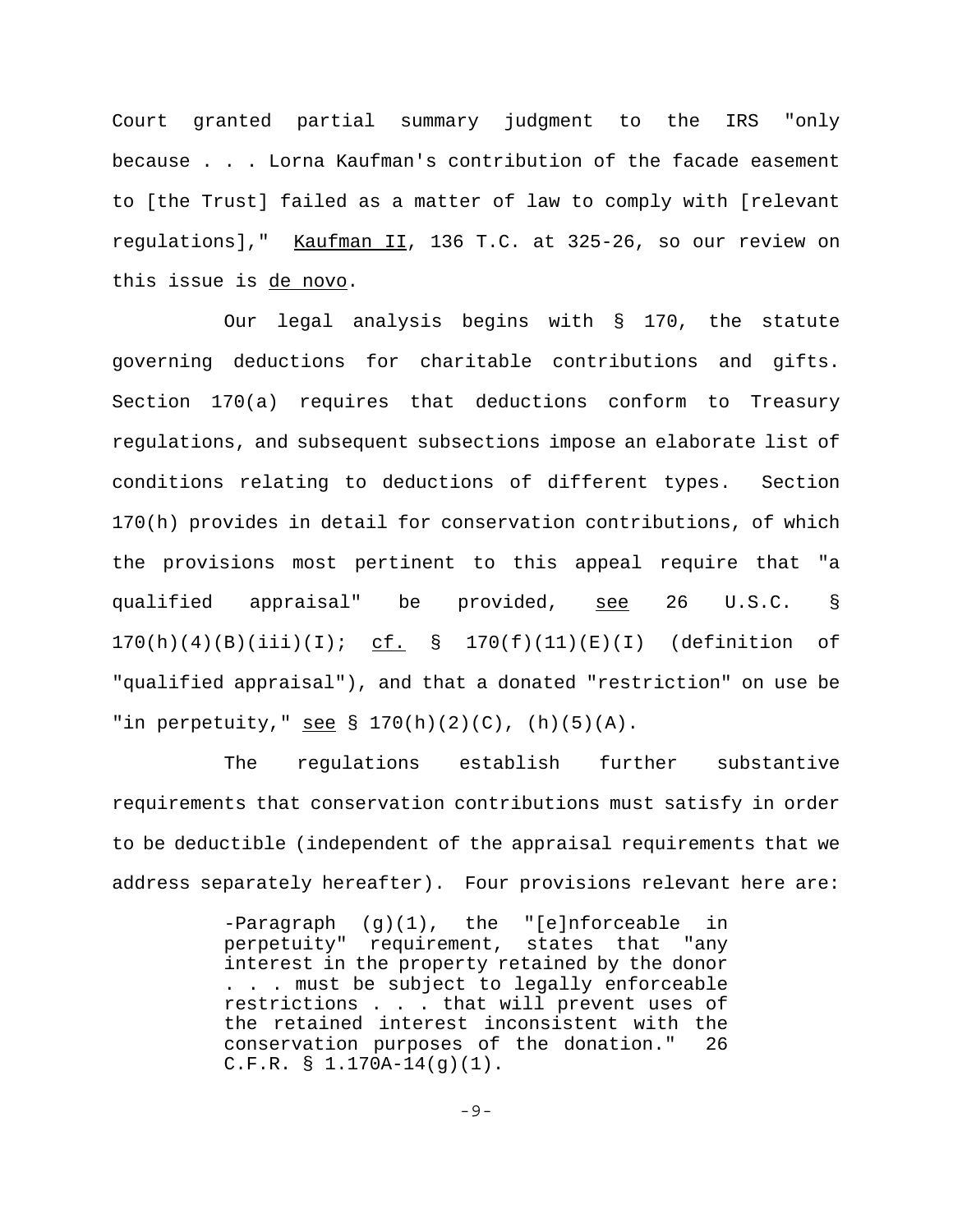-Paragraph (g)(2), the mortgage subordination requirement, states that "no deduction will be permitted under this section for an interest in property which is subject to a mortgage unless the mortgagee subordinates its rights in the property to the right of the [donee] organization to enforce the conservation purposes of the gift in perpetuity." 26  $C.F.R. \S 1.170A-14(g)(2)$ .

-Paragraph (g)(3), the "[r]emote future event" provision, adds a noteworthy qualification to the regulatory requirements: "A deduction shall not be disallowed . . . merely because the interest which passes to, or is vested in, the donee organization may be defeated by the performance of some act or the happening of some event, if on the date of the gift it appears that the possibility that such act or event will occur is so remote as to be negligible." 26 C.F.R. § 1.170A-14(g)(3).

-Paragraph (g)(6), the extinguishment provision, requires that "when a change in conditions give rise to the extinguishment of a perpetual conservation restriction [by judicial proceeding], the donee organization, on a subsequent sale, exchange, or involuntary conversion of the subject property, must be entitled to a portion of the proceeds at least equal to that proportionate value of the perpetual conservation restriction, unless state law provides that the donor is entitled to the full proceeds from the conversion." 26 C.F.R. § 1.170A-14(g)(6)(ii).

These requirements are in addition to the recordkeeping and return regulations of 26 C.F.R. § 1.170A-13, discussed in more detail below.

Paragraph  $(g)(6)$ . The Tax Court, in denying the Kaufmans a deduction for the façade easement, relied entirely on the last of these requirements. Although the extinguishment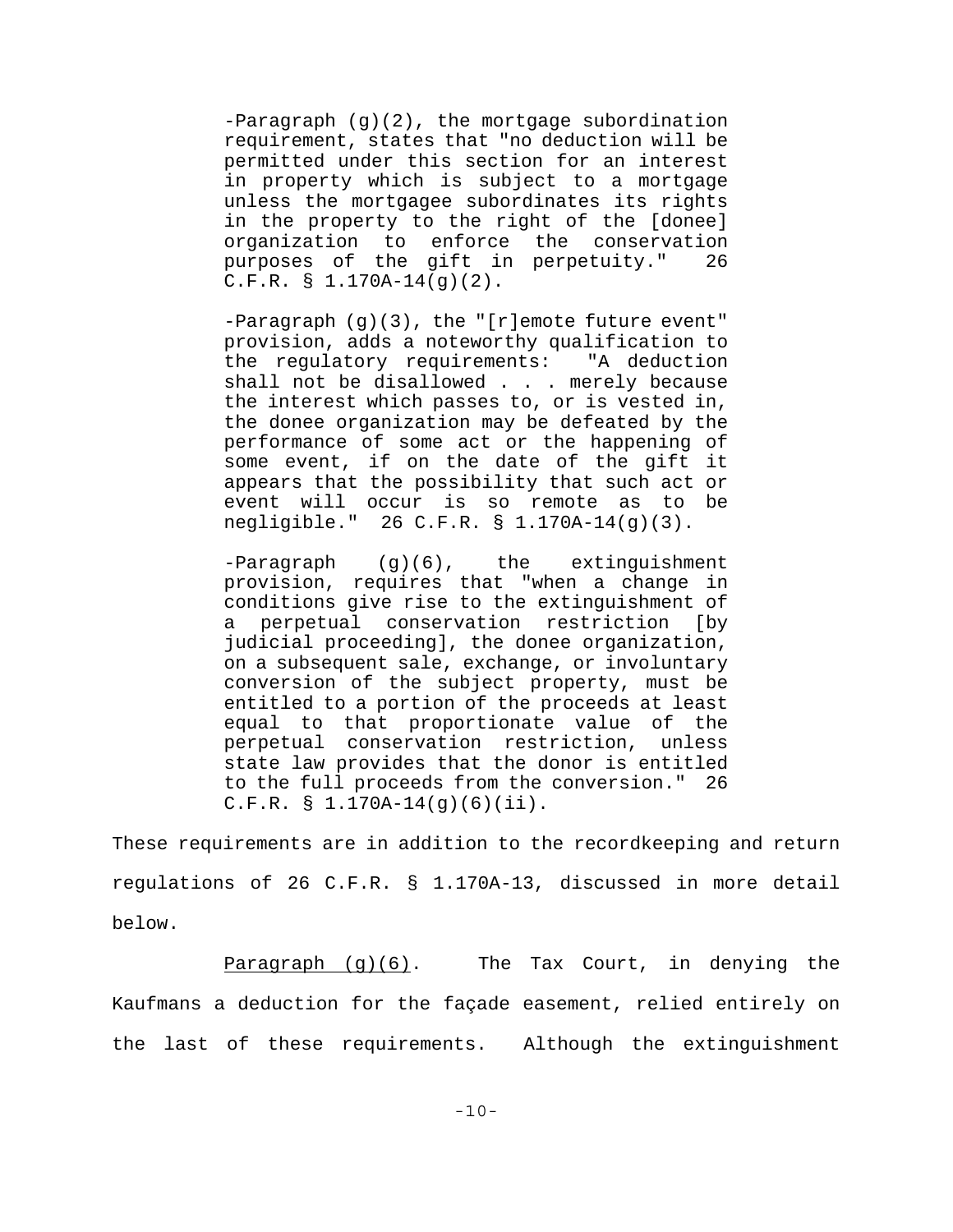provision was unexplained when first promulgated, 51 Fed. Reg. 1496, 1505 (Jan. 14, 1986), paragraph (g)(6) appears designed in case of extinguishment both (1) to prevent taxpayers from reaping a windfall if the property is destroyed or condemned and they get the proceeds from insurance or condemnation<sup>3</sup> and  $(2)$  to assure that the donee organization can use its proportionate share of the proceeds to advance the cause of historic preservation elsewhere.

The Tax Court's position, briefly stated, was that although the Kaufmans in the Preservation Restriction Agreement governing 19 Rutland Square granted the Trust an entitlement to a proportionate share of post-extinguishment proceeds, thus seemingly complying with the regulation, the lender agreement executed by Washington Mutual undercut this commitment--and so defeated the deduction--by stipulating that "[t]he Mortgagee/Lender and its assignees shall have a prior claim to all insurance proceeds . . . and all proceeds of condemnation, and shall be entitled to same in preference to Grantee until the Mortgage is paid off and discharged." See Kaufman II, 136 T.C. at 299, 313; Kaufman I, 134 T.C. at 185-87.

Certainly the IRS has good reason to assure that the Kaufmans could not recapture the value of what they gave up by

 $3$ As the Kaufmans note, paragraph (g)(6) only applies when the easement is "extinguished by judicial proceeding," 26 C.F.R. § 1.170A-14(g)(6)(I). Accordingly, paragraph (g)(6) does not necessarily entitle the donee organization to a share of casualty insurance proceeds if the easement remains in place.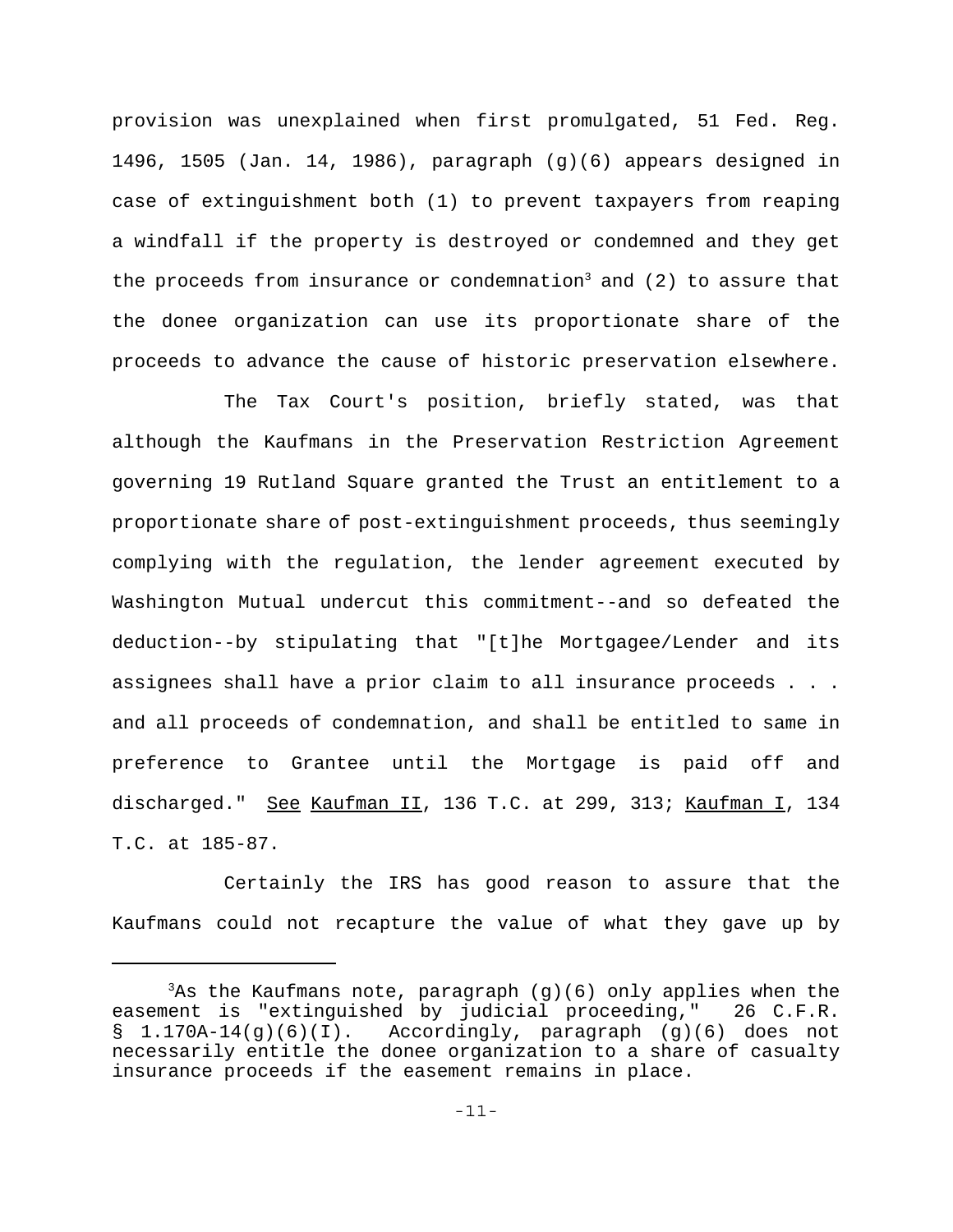granting the easement in order to get the deduction; but the Kaufmans had no power to make the mortgage-holding bank give up its own protection against fire or condemnation and, more striking, no power to defeat tax liens that the city might use to reach the same insurance proceeds--tax liens being superior to most prior claims, 1 Powell on Real Property § 10B.06[6] (Michael Allan Wolf ed., Matthew Bender & Co. 2012), including in Massachusetts the claims of the mortgage holder. $^4$ 

The IRS reads the word "entitled" in the extinguishment regulation to mean "gets the first bite" as against the rest of the world, a view the Tax Court accepted in reading "entitled" to mean "ha[s] an absolute right." Kaufman II, 136 T.C. at 313. But a grant that is absolute against the owner-donor is also an entitlement, Black's Law Dictionary (7th ed. 1999) ("entitle" defined as "[t]o grant a legal right to"); Collins English Dictionary (10th ed. 2009) ("to give (a person) the right to do or have something"), and almost the same as an absolute one where

<sup>&</sup>lt;sup>4</sup>Mass. Gen. Laws ch. 60, § 37 (2010); Carpenter v. Suffolk Franklin Sav. Bank, 346 N.E.2d 892, 899-900 (Mass. 1976); see also United States v. A Certain Parcel of Land with Buildings Thereon Known as Hotel Buckminster, in City of Boston, 59 F. Supp. 65, 68 (D. Mass. 1944) ("Under Massachusetts law, real estate taxes are liens paramount to any mortgage on the real estate."). Such superpriority for tax liens is widespread. Alexander, Tax Liens, Tax Sales, and Due Process, 75 Ind. L.J. 747, 770-71 nn. 129-30 (2000). Likewise, proceeds from condemnation go to satisfy a municipal tax lien "before any payment of damages for such taking is made to any other party." Mass. Gen. Laws ch. 79, § 44A; cf. id. ch. 80A, § 15 (applying provisions of chapter 79 to takings by judicial proceeding).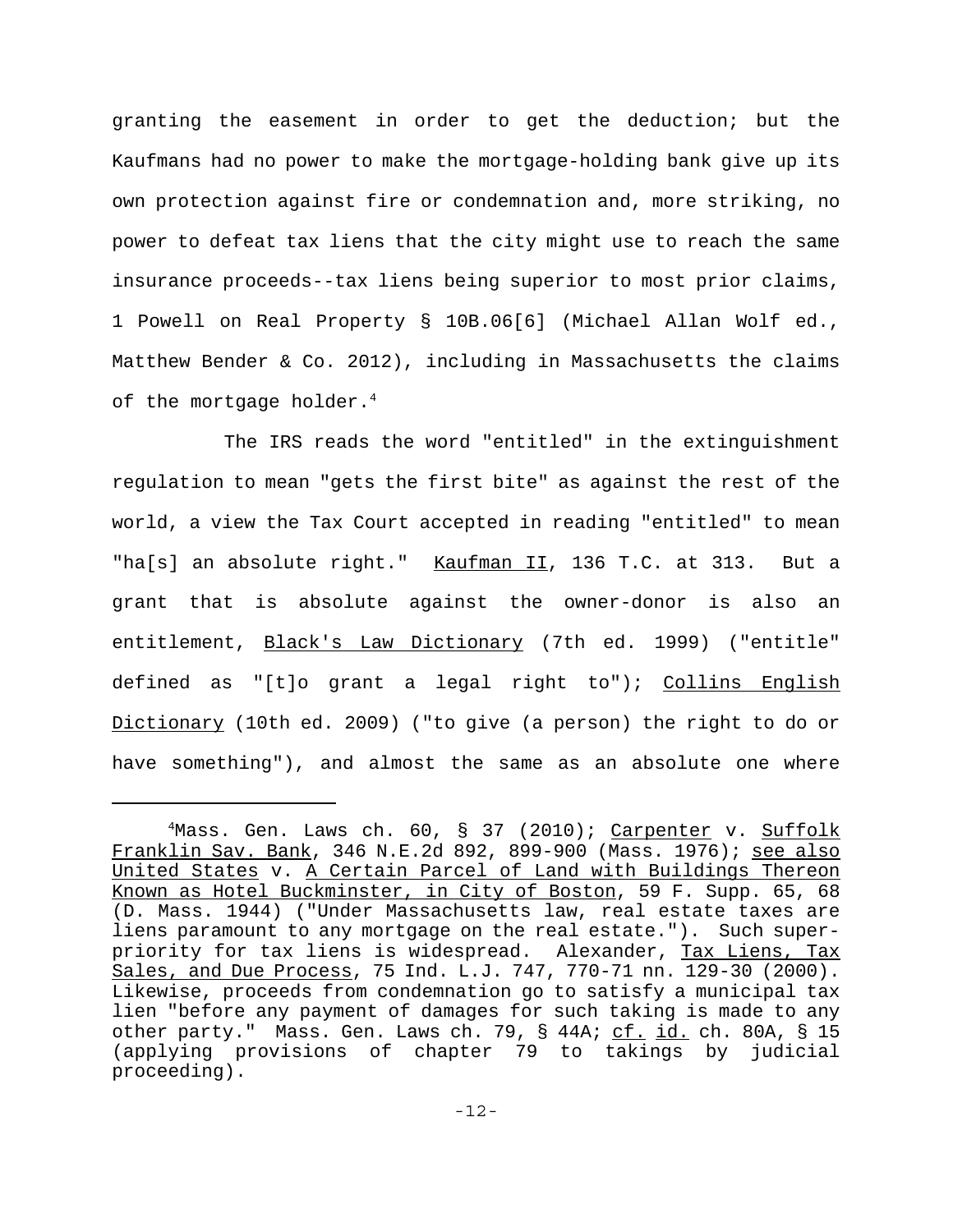third-party claims (here, the bank's or the city's) are contingent and unlikely.

Equally important, given the ubiquity of super-priority for tax liens, the IRS's reading of its regulation would appear to doom practically all donations of easements, which is surely contrary to the purpose of Congress. We normally defer to an agency's reasonable reading of its own regulations, e.g., United States v. Cleveland Indians Baseball Co., 532 U.S. 200, 220 (2001), but cannot find reasonable an impromptu reading that is not compelled and would defeat the purpose of the statute, as we think is the case here. Cf. Grunbeck v. Dime Sav. Bank of N.Y., FSB, 74 F.3d 331, 336 (1st Cir. 1996).

In reaching our conclusion, we do not rely on the general provision of paragraph  $(q)(3)$  that aims to prevent deductions from being lost by improbable events, 26 C.F.R. § 1.170A-14(g)(3), because, as the Tax Court noted, "[o]ne does not satisfy the extinguishment provision . . . merely by establishing that the possibility of a change in conditions triggering judicial extinguishment is unexpected." Kaufman II, 136 T.C. at 313. Nor do we rest our conclusion on the Kaufmans' expressio unius reading of paragraph  $(g)(2)$ , for "expressio unius is an aid to construction

-13-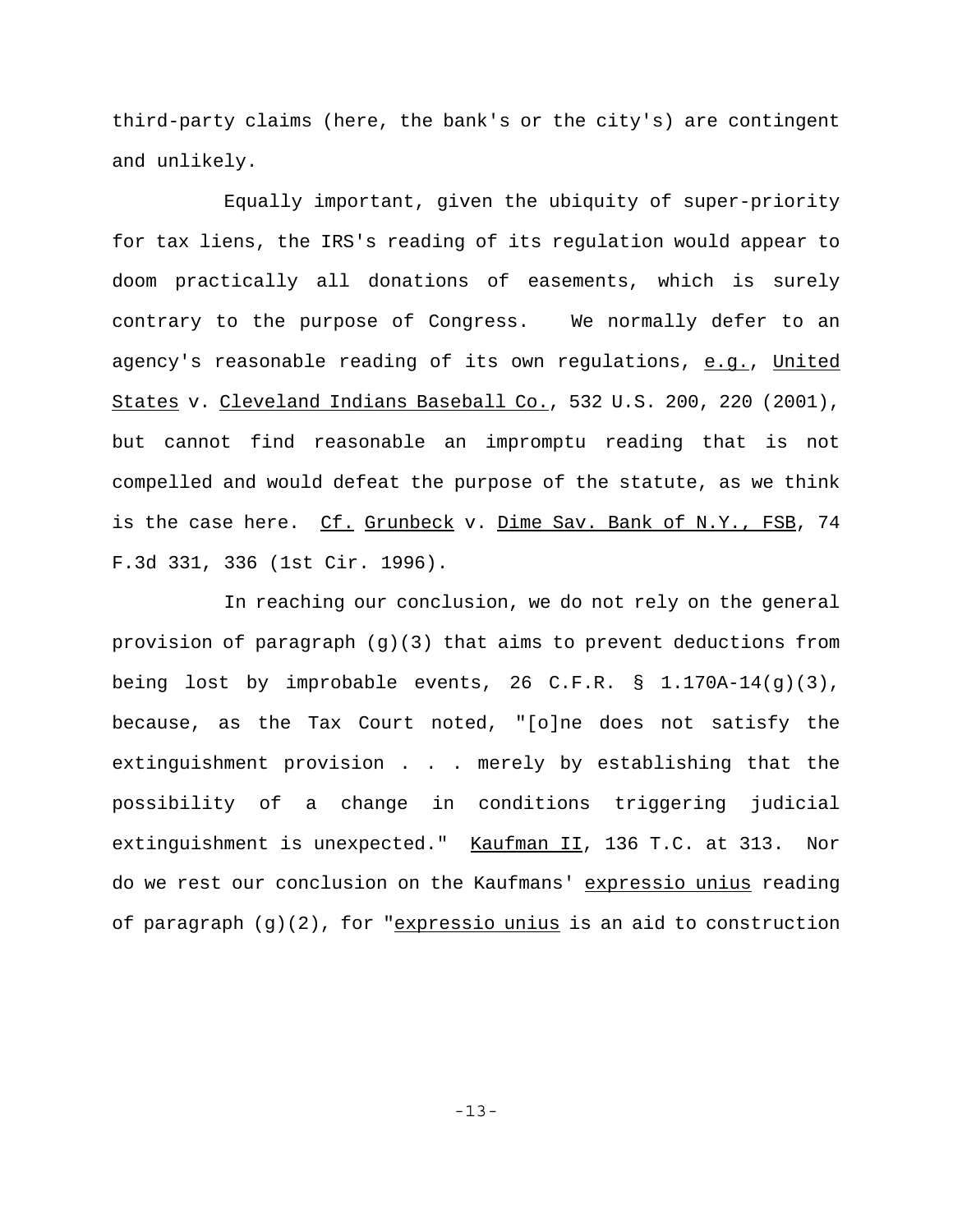and not an inflexible rule," Hewlett-Packard Co. v. Berg, 61 F.3d 101, 106 (1st Cir. 1995).5

Paragraph  $(g)(1)$ . A provision in the agreement between the Kaufmans and the Trust states that "nothing herein contained shall be construed to limit the [Trust's] right to give its consent (e.g., to changes in the Façade) or to abandon some or all of its rights hereunder." According to the IRS, this provision is a "blank check" to the Trust "to consent to any type of change, irrespective of its compatibility with the donation's conservation purpose," and so "[t]he easement fails to include restrictions that 'will' prevent uses inconsistent with the conservation purpose as required by [paragraph (g)(1)]."

The D.C. Circuit considered and rejected this same argument in Commissioner v. Simmons, 646 F.3d 6, 10 (D.C. Cir. 2011):

> The clauses permitting consent and abandonment, upon which the Commissioner so heavily relies, have no discrete effect upon

 $5$ The Kaufmans argue that because paragraph (g)(2) deals expressly with subordination and only requires that "the mortgagee subordinate[] its rights in the property to the right of the qualified organization to enforce the conservation purposes of the gift," it is per se improper for the IRS to argue that some other right of the bank--here, to insurance and condemnation proceeds- should have been subordinated. But the Kaufmans' argument could be turned against them by reading "conservation purposes" broadly to include the donee organization's right to post-extinguishment proceeds (which, by regulation, must be used to advance "conservation purposes,"  $c\overline{f}$ . 26 C.F.R. § 1.170A-14(g)(6)(I)). As the IRS disclaimed this broad reading of paragraph (g)(2), we need not pursue this issue.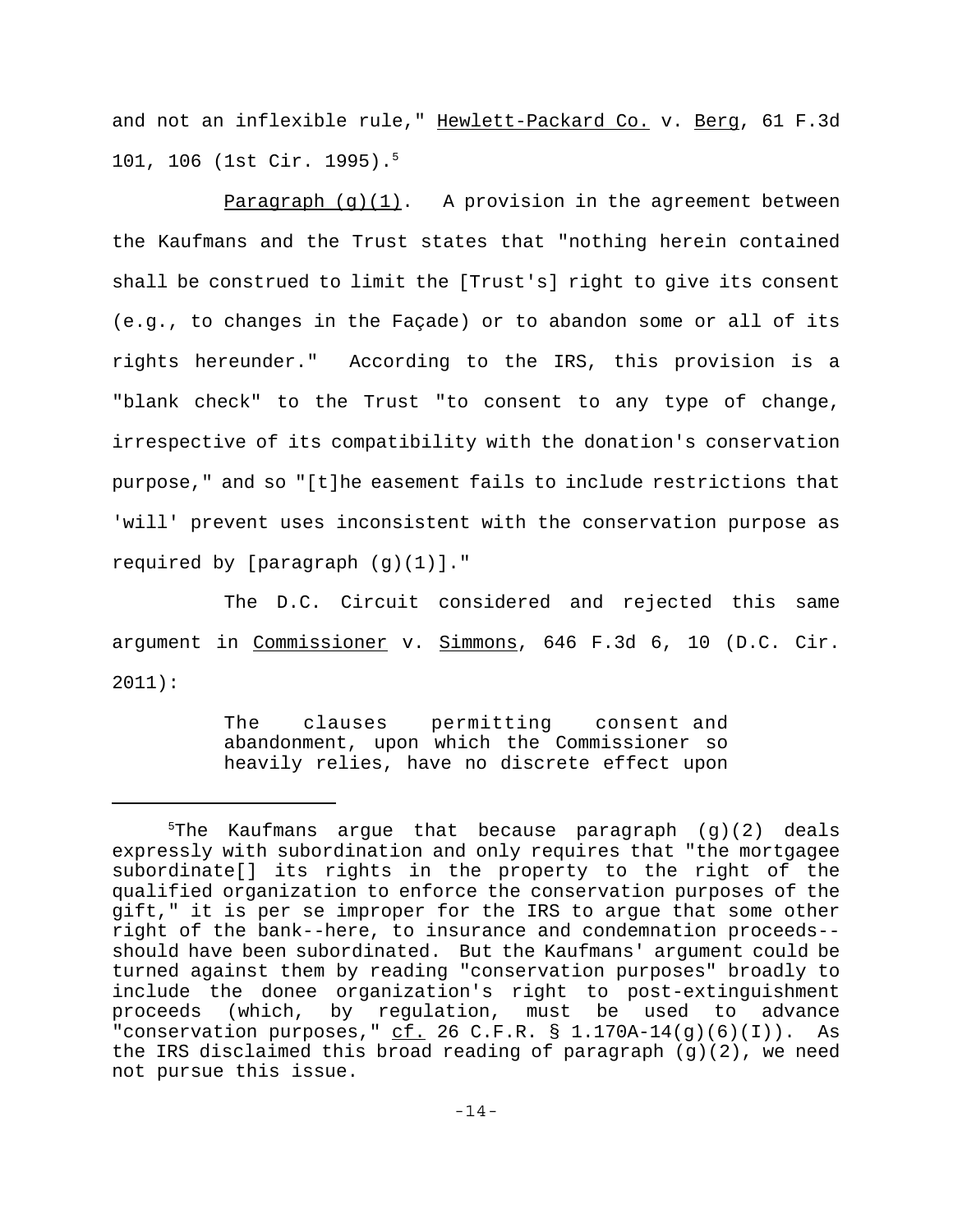the perpetuity of the easements: Any donee might fail to enforce a conservation easement, with or without a clause stating it may consent to a change or abandon its rights, and a tax-exempt organization would do so at its peril. . . . [T]his type of clause is needed to allow a charitable organization that holds a conservation easement to accommodate such change as may become necessary to make a building livable or usable for future generations while still ensuring the change is consistent with the conservation purpose of the easement.

Id. (internal quotation marks omitted).

The IRS insists that paragraph  $(g)(1)$  is a "reasonable interpretation" of the perpetuity language of 26 U.S.C. § 170(h)(5), and is therefore entitled to deference. See Mayo Found. for Med. Educ. & Research v. United States, 131 S. Ct. 704, 711-13 (2012). Yet the question here is not whether paragraph  $(q)(1)$  is reasonable, but whether the IRS's interpretation of that regulation is reasonable. The language of paragraph  $(g)(1)$  nowhere suggests the stringent outcome that the IRS seeks to ascribe to it and the consequences of the reading would be to deprive the donee organization of flexibility to deal with remote contingencies.

In addition, the concern posited by the IRS is within its power to control: the IRS's own regulations require that tax-exempt organizations such as the Trust be operated "exclusively" for charitable purposes, 26 C.F.R.  $\S$  1.501(c)(3)-1, a requirement that the IRS can enforce against the Trust. See, e.g., Alexander v. "Americans United" Inc., 416 U.S. 752 (1974); Music Square Church

-15-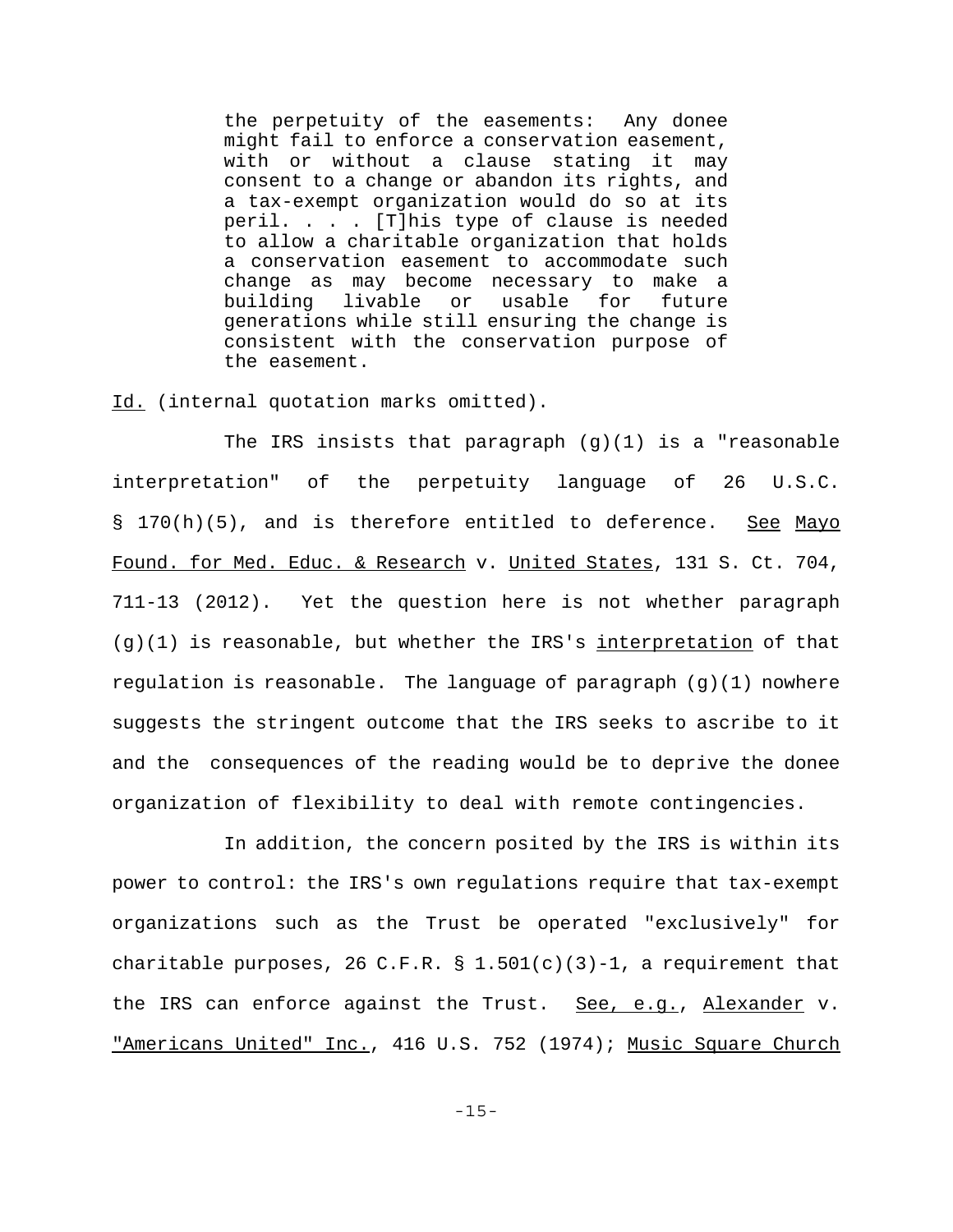v. United States, 218 F.3d 1367 (Fed. Cir. 2000). We agree with Simmons that such deductions "cannot be disallowed based upon the remote possibility [that the donee organization] will abandon the easements." 646 F.3d at 10.

Recordkeeping and Reporting Requirements. As a further alternative ground, the IRS argues that the Kaufmans failed to comply with certain recordkeeping and reporting requirements that are imposed by statute, 26 U.S.C. § 170(f)(11), and elaborated in an accompanying regulation, 26 C.F.R. § 1.170A-13. Clauses  $(c)(3)(ii)(J)-(K)$  of that regulation require taxpayers who claim easement contribution deductions to obtain a "qualified appraisal" report that explains "[t]he method of valuation used to determine the fair market value" of the contribution and "[t]he specific basis for the valuation." See also Deficit Reduction Act of 1984, Pub. L. No. 369, § 155(a)(1)-(2), 98 Stat. 494, 691 (instructing Treasury Department to promulgate regulations regarding appraisals).

The regulation also requires taxpayers to attach an "appraisal summary" to their returns that includes, inter alia:

> -"[a] description of the property in sufficient detail for a person who is not generally familiar with the type of property to ascertain that the property that was appraised is the property that was<br>contributed," 26 C.F.R. § 1.170Acontributed," 26 C.F.R.  $13(c)(4)(ii)(B);$

> > -16-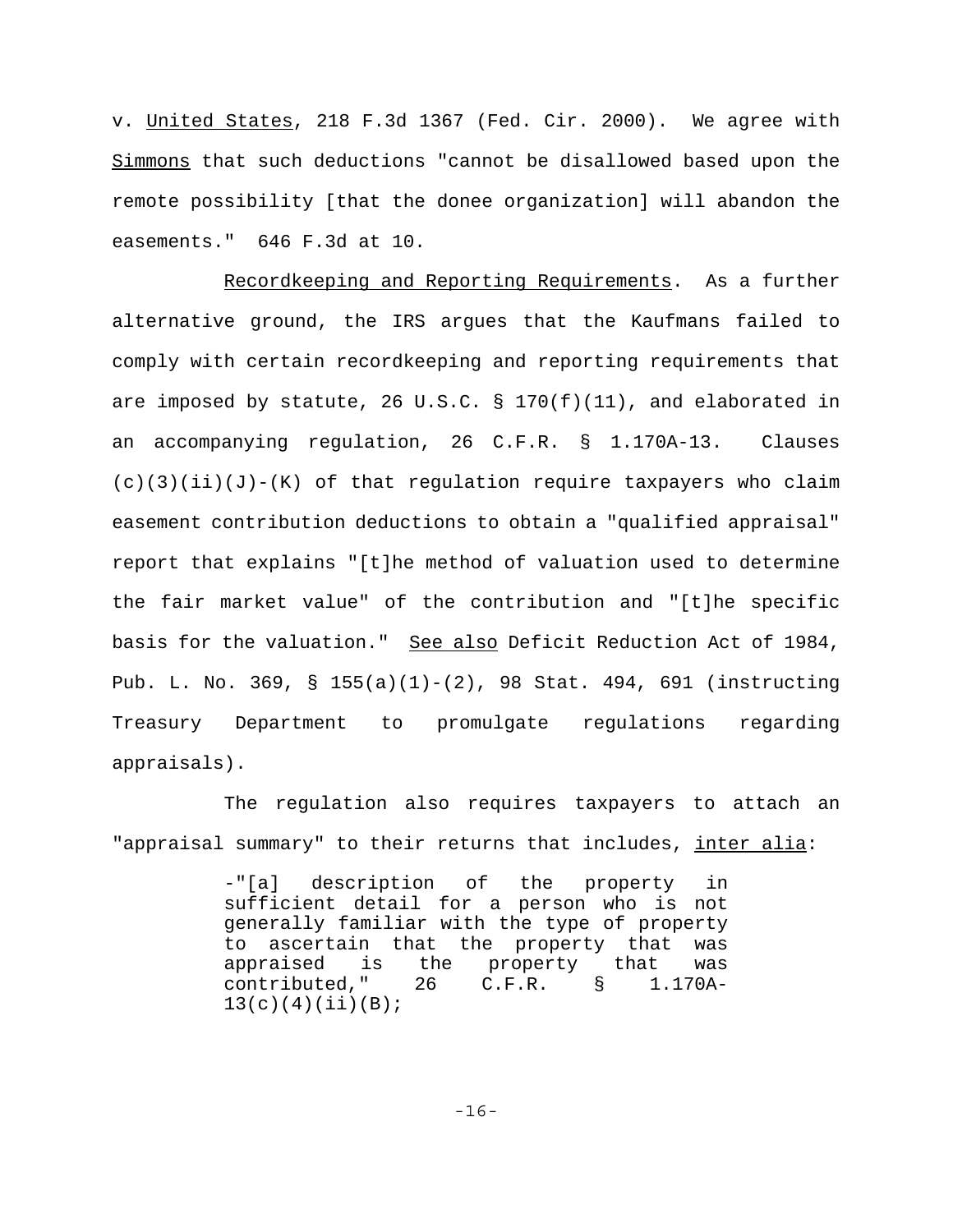-"[t]he manner of acquisition . . . and the date of acquisition of the property by the donor,"  $\underline{id.}$  § 1.170A-13(c)(4)(ii)(D);

- "[t]he cost or other basis of the property adjusted as provided [elsewhere in the Code]," id.  $\S$  1.170A-13(c)(4)(ii)(E); and

- "[t]he appraised fair market value of the property on the date of contribution," id. §  $1.170A-13(c)(4)(ii)(J).$ 

The IRS claims that the method of valuation used by the Kaufmans' appraiser lacked "analytical mooring" and produced an indefensibly inflated valuation; indeed, the IRS concluded that the Kaufmans' contribution claim constituted a "gross valuation misstatement[]," that is, a claim more than 200 percent of the actual value. See 26 U.S.C.  $\S$  6662(h). This is not a frivolous contention. But the IRS's argument is largely an attempt to convert an inherently factual issue into a set of violations of the procedural requirements of section 1.170A-13 in disregard of their language and purpose.

The procedural regulations requiring an appraisal report and summary are designed to provide information "sufficient to permit [the IRS] to evaluate the [taxpayer]'s reported contribution and monitor and address concerns about overvaluation." Consol. Investors Grp. v.  $Comm r$ , 98 T.C.M. (CCH) 601, 2009 Tax Ct. Memo LEXIS 294, at \*67, 2009 WL 4840246, at \*23 (T.C. 2009). But whether the valuation was overstated, grossly or otherwise, is a factual question different from whether the formal procedural requirements

-17-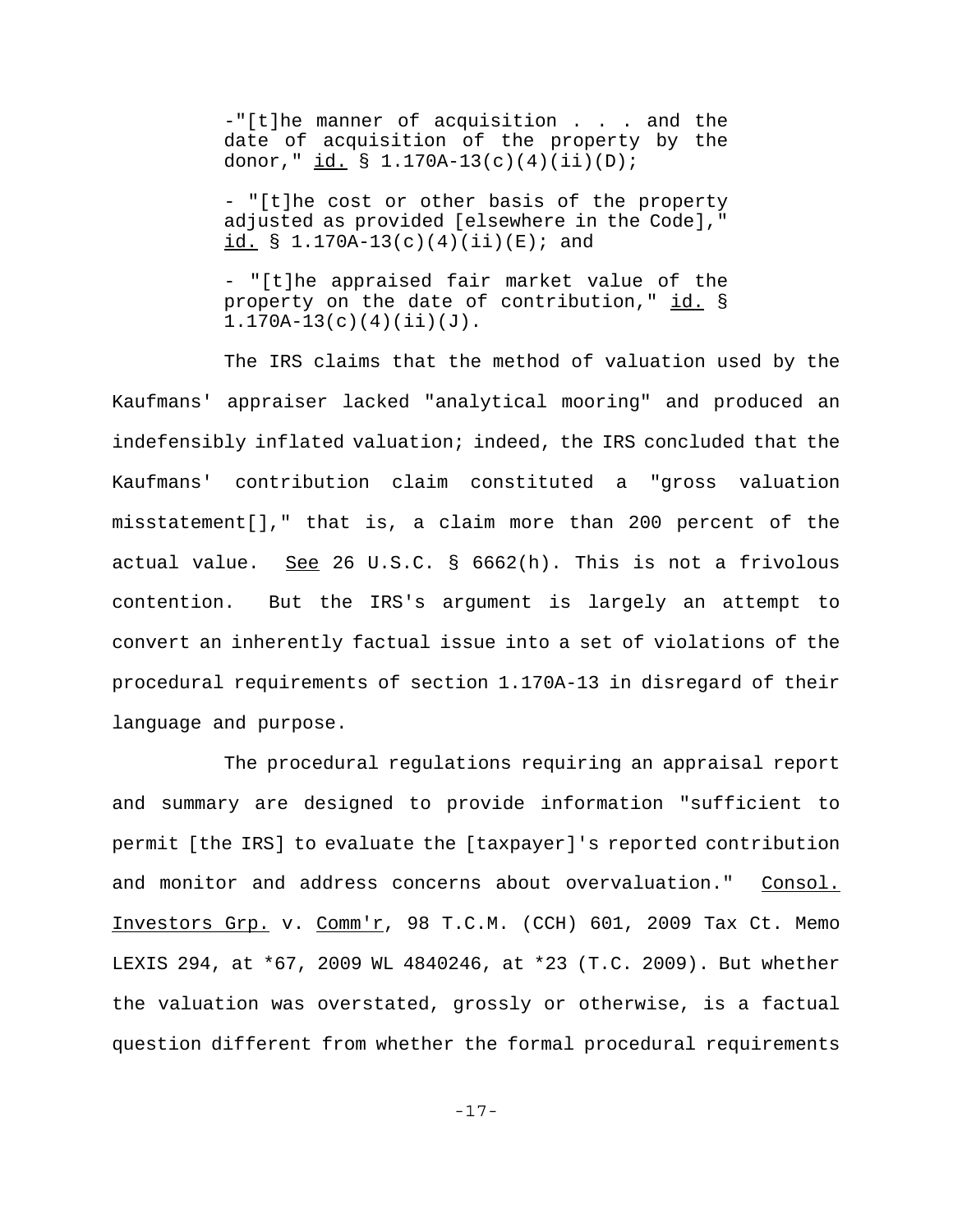were met, either strictly or under the "substantial compliance" doctrine which may forgive minor discrepancies.6

True, the IRS has identified elements of the Kaufmans' appraisal summary (submitted on Form 8283) that are in technical noncompliance with Treasury regulations. As the IRS rightly points out, "the Form 8283 did not include the date and manner of acquisition of the property purportedly contributed or the cost or other basis of the property." Yet as the Kaufmans explain, they "did not 'acquire' the preservation easement, but created that property interest at the moment they conveyed it to the Trust," and "thus had no 'manner and date of acquisition' and no 'cost or other basis' to report."

Arguably, the Kaufmans should have written "None" or "Not Applicable" in the spaces on the Form 8283 reserved for date of acquisition, method of acquisition, and cost/adjusted basis. But we can hardly agree with the IRS that "[t]hese defects," in no way prejudicial to it in this instance, "doom the appraisal summary." Accord Scheidelman v. Comm'r, Nos. 10-3587 & 10-5316, 2012 U.S. App. LEXIS 12272, at \*15-23, 2012 WL 2161155, at \*5-7 (2d Cir. June 15, 2012).

<sup>6</sup> The substantial compliance doctrine allows taxpayers to overcome technical noncompliance if they make "a showing that the requirement is either unimportant or unclearly or confusingly stated." Prussner v. United States, 896 F.2d 218, 224-25 (7th Cir. 1990) (Posner, J.); see also Volvo Trucks of N. Am., Inc. v. United States, 367 F.3d 204, 210 (4th Cir. 2004); Shotgun Delivery, Inc. v. United States, 269 F.3d 969, 973 (9th Cir. 2001).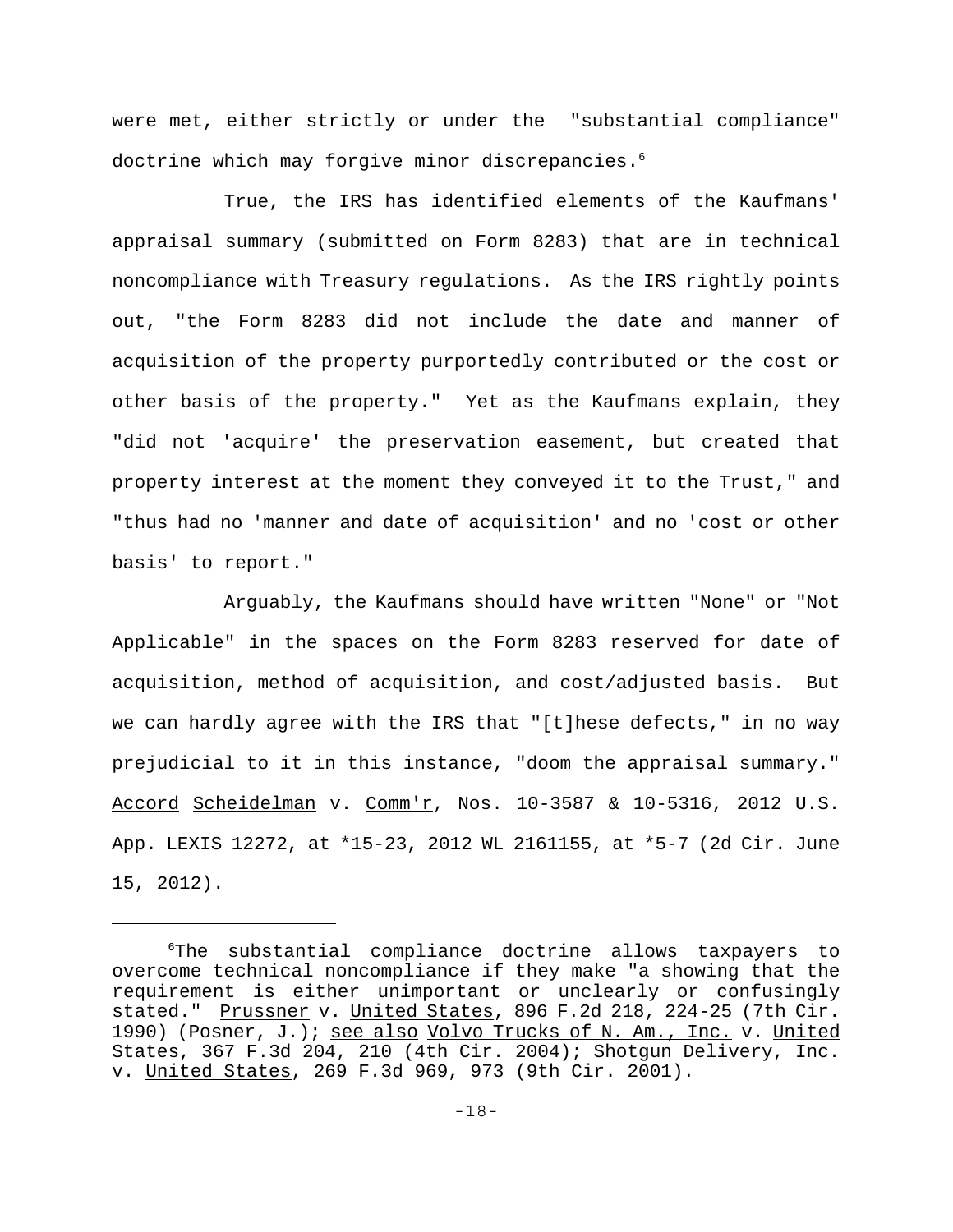One aspect of the IRS position warrants separate mention. The regulations say that an appraiser is not "qualified" if "the donor had knowledge of facts that would cause a reasonable person to expect the appraiser falsely to overstate the value of the donated property." 26 C.F.R.  $1.170A-13(c)(5)(ii)$ . This argument is closely related to the question of whether the easement was overvalued and, as explained in the next section, the context and proper inferences as to the appraisal require further fact-finding by the Tax Court, so it is not a basis for affirmance of the summary judgment.

For the foregoing reasons, the original Tax Court rationale for disallowing the easement deduction as a matter of law fails, as do the alternative grounds for outright affirmance tendered by the IRS. Accordingly, the grant of partial summary judgment for the IRS must be vacated.<sup>7</sup> Moreover, since the Tax Court's decision not to impose penalties with respect to the Kaufmans' noncash contribution claim depended on the same rationale on which it based its grant of partial summary judgment, Kaufman II, 136 T.C. at 325-26 (namely, paragraph  $(g)(6)$ ), the Tax Court's

 $7$ At trial, the Tax Court sustained the IRS's disallowance of a \$16,840 deduction for Lorna Kaufman's 2003 cash contribution to the Trust, Kaufman II, 136 T.C. at 316, and sustained an accuracyrelated penalty (of approximately \$1,097) resulting from the 2003 cash contribution deduction, id. at 325. As the Kaufmans do not contest the disallowance of the 2003 cash contribution deduction or the accompanying penalty, our decision to vacate the grant of partial summary judgment does not disturb the Tax Court's conclusions regarding those matters.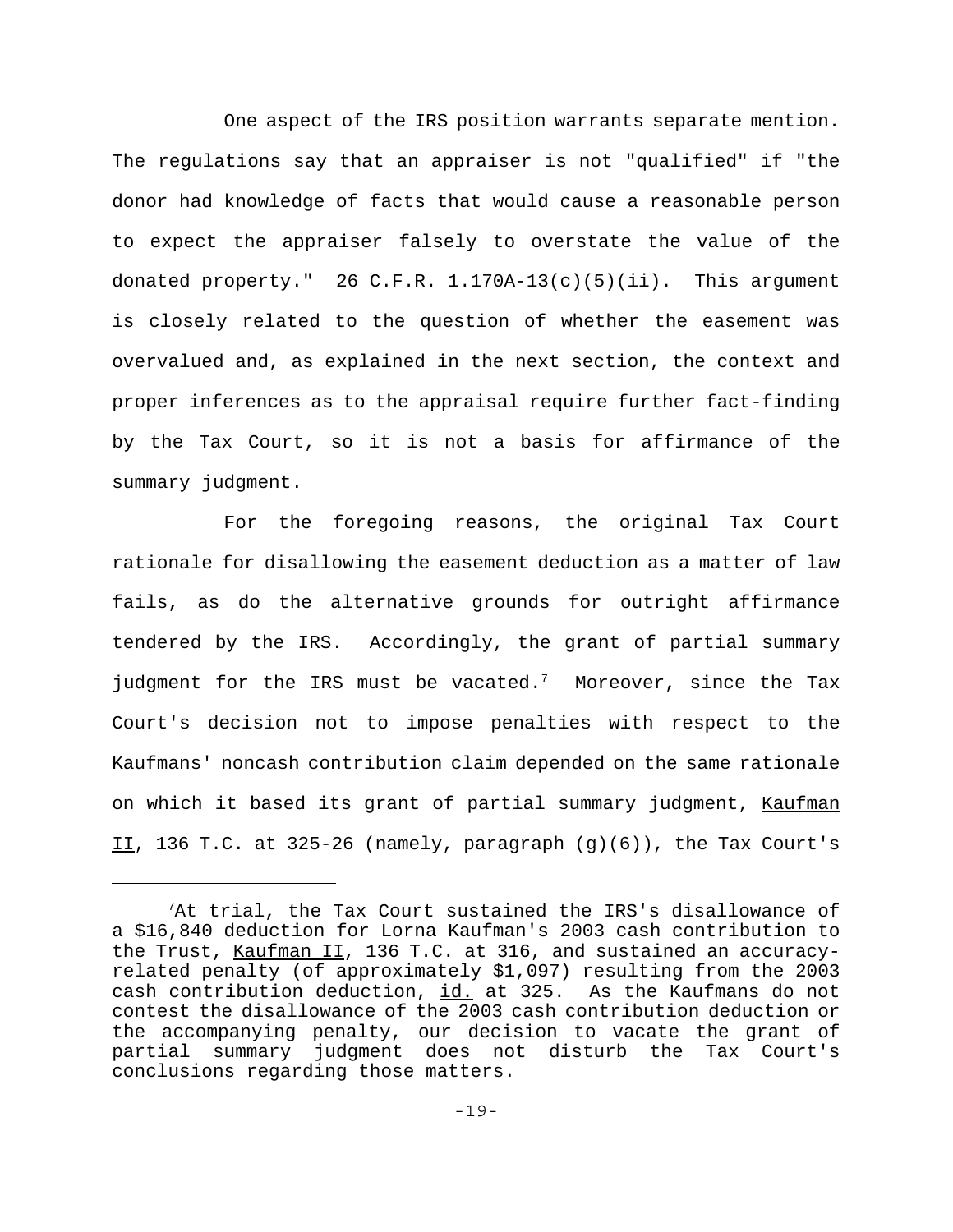decision not to impose further penalties on the Kaufmans must be vacated as well.

Overstatement of Value. Given our rejection of the Tax Court's readings and the IRS's alternatives, a remand is necessary. As the IRS noted in its brief, "If this Court disagrees with the Tax Court's decision, and does not believe that the decision is justified under the alternative grounds discussed, the case should be remanded so that the Tax Court can consider, in the first instance, the grounds left unaddressed, including the proper value of the easement." At oral argument, counsel for the Kaufmans agreed that it would be appropriate for us to remand the case to the Tax Court to determine the substantive question of value in the first instance.

Section 170(h) does not allow taxpayers to obtain sixfigure deductions for gifts of lesser or no value. "The value of the contribution under section 170 in the case of a charitable contribution of a perpetual conservation restriction is the fair market value of the perpetual conservation restriction at the time of the contribution." 26 C.F.R. § 1.170A-14(h)(3) (emphasis added). Whether the deduction claimed by the Kaufmans exceeded fair market value was not decided by the Tax Court.

 In its Notice of Deficiency, the IRS stated that the Kaufmans had failed to "establish[] that the value of the [easement] was \$220,800 as claimed in the 2003 return." The IRS

-20-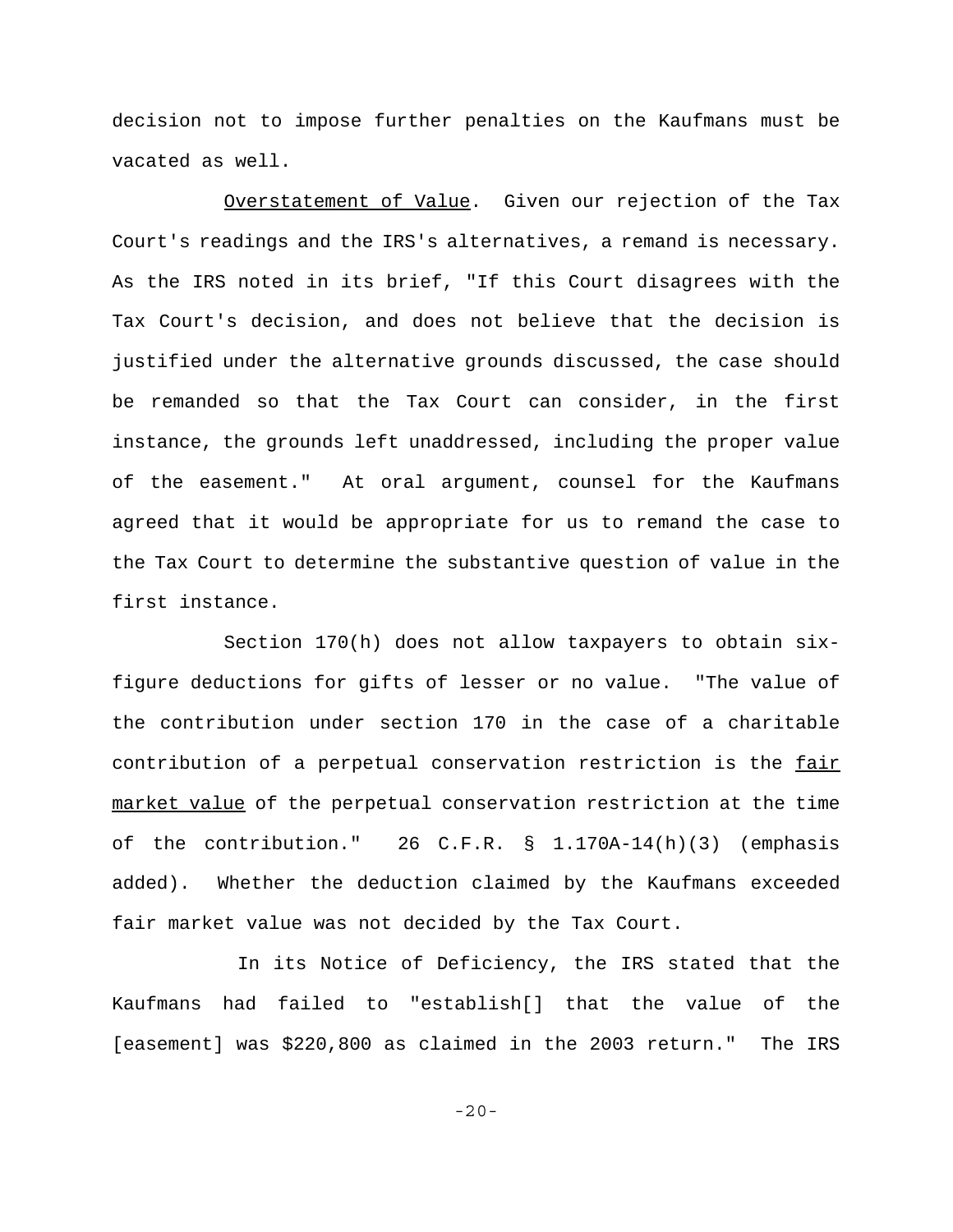did not waive this objection by moving for summary judgment to disallow the easement deduction on other grounds as a matter of law; a summary judgment motion properly includes only such grounds as may be susceptible to disposition without a trial. See, e.g., Sánchez-Rodríguez v. AT&T Mobility P.R., Inc., 673 F.3d 1, 10-11 (1st Cir. 2012). And, because the value of the gift is a factual issue not decided by the Tax Court, the IRS could not offer the objection here as an alternative ground to sustain the judgment.

But although the Kaufmans claimed that the value of the easement donation was \$220,800, the IRS has repeatedly pointed to evidence that the true value of the donation was close to zero. If so, then the Kaufmans would be liable for penalties under 26 U.S.C. § 6662 for substantial understatement of income tax and for substantial or gross valuation misstatements, unless they could show "reasonable cause." The IRS has also argued that the Kaufmans knew or should have known that the value of the easement was minimal, failed adequately to investigate, and so fail to establish a "reasonable cause" defense to misstatement penalties for noncash contribution claims. See id.  $\S$  6664(c)(3)(B).

When the Kaufmans donated the easement, their home was already subject to South End Landmark District rules that severely restrict the alterations that property owners can make to the exteriors of historic buildings in the neighborhood. These rules provide that "[a]ll proposed changes or alterations" to "all

-21-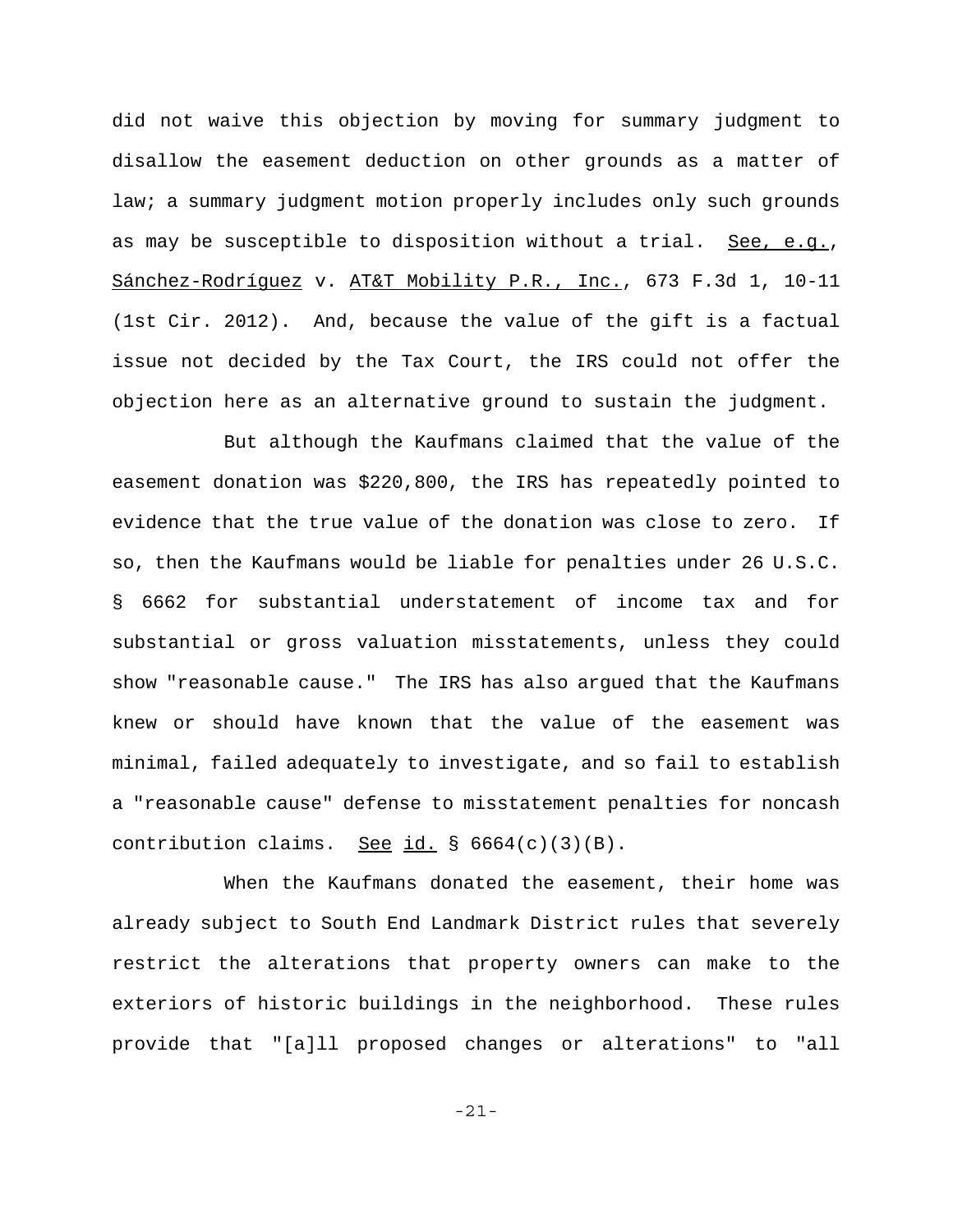elements of [the] facade, . . . the front yard . . . and the portions of roofs that are visible from public streets" will be "subject to review" by the local landmark district commission. S. End Landmark Dist., Standards and Criteria 2 (rev. Apr. 27, 1999).

Under the Standards and Criteria, property owners of South End buildings have an obligation to retain and repair the original steps, stairs, railings, balustrades, balconies, entryways, transoms, sidelights, exterior walls, windows, roofs, and front-yard fences (along with certain "other features"); and, when the damaged elements are beyond repair, property owners may only replace them with elements that look like the originals. Id. at 2-6. Given these pre-existing legal obligations the Tax Court might well find on remand that the Kaufmans' easement was worth little or nothing.

The Kaufmans' own appraiser, recommended to them by the Trust, acknowledged in his report that "there is much overlap in the restrictions imposed by the [easement] and the pre-existing restrictions imposed on the property, particularly by the Landmark Commission." This may be a substantial understatement. Although the appraiser listed several ways in which the easement's restrictions differed from the landmark district commission's, whether the differences have any economic significance could be disputed.

-22-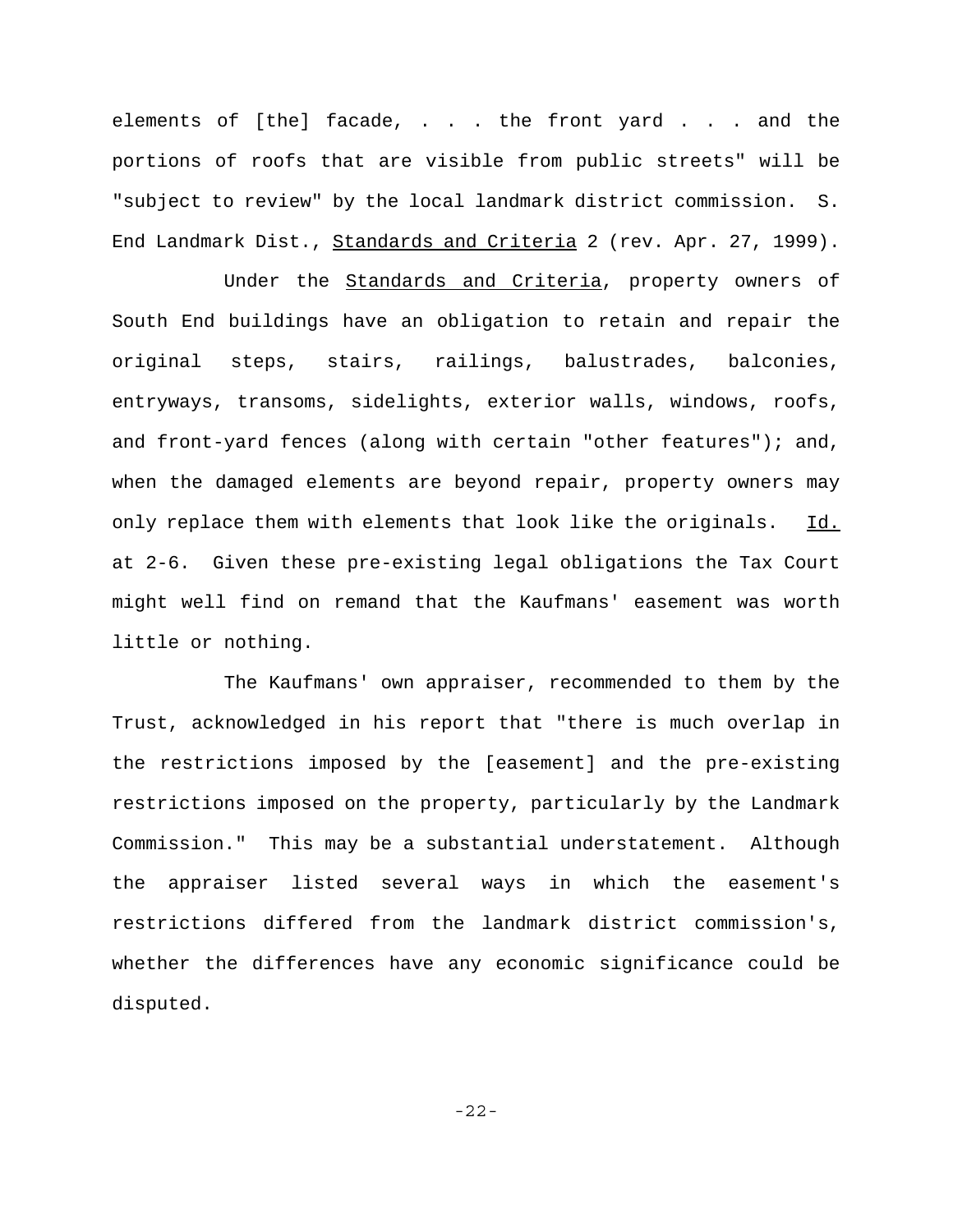For instance, the appraiser noted that the easement agreement would last "in perpetuity" while local ordinances might lapse; but no specific reason was given for expecting this to happen (other than a vague suggestion of "changes in political, economic and aesthetic needs and tastes in a community"). He also said that the Kaufmans would be "subject to the inconvenience of periodic inspections" by the Trust; yet any such inconvenience would be limited by the fact that the agreement explicitly does not give the Trust the right to inspect the inside of the house. Preservation Restriction Agreement 3 (Dec. 22, 2003). Whether any of the offered distinctions justify any deduction is a matter for the remand.

The Kaufmans themselves were surprised at the size of the valuation, albeit out of concern that it implied--as it must if the Kaufmans were conveying anything of value--a substantial reduction in the resale value of their home. In an effort to reassure them, a Trust representative told the Kaufmans that experience showed that such easements did not reduce resale value, and this could easily be the IRS's opening argument in a valuation trial. The Trust representative explained in pertinent part that

> [i]n areas that are regulated by local historic preservation ordinances and bodies such as Boston historic neighborhoods (including yours) . . . , properties with an easement are not at a market value

> > -23-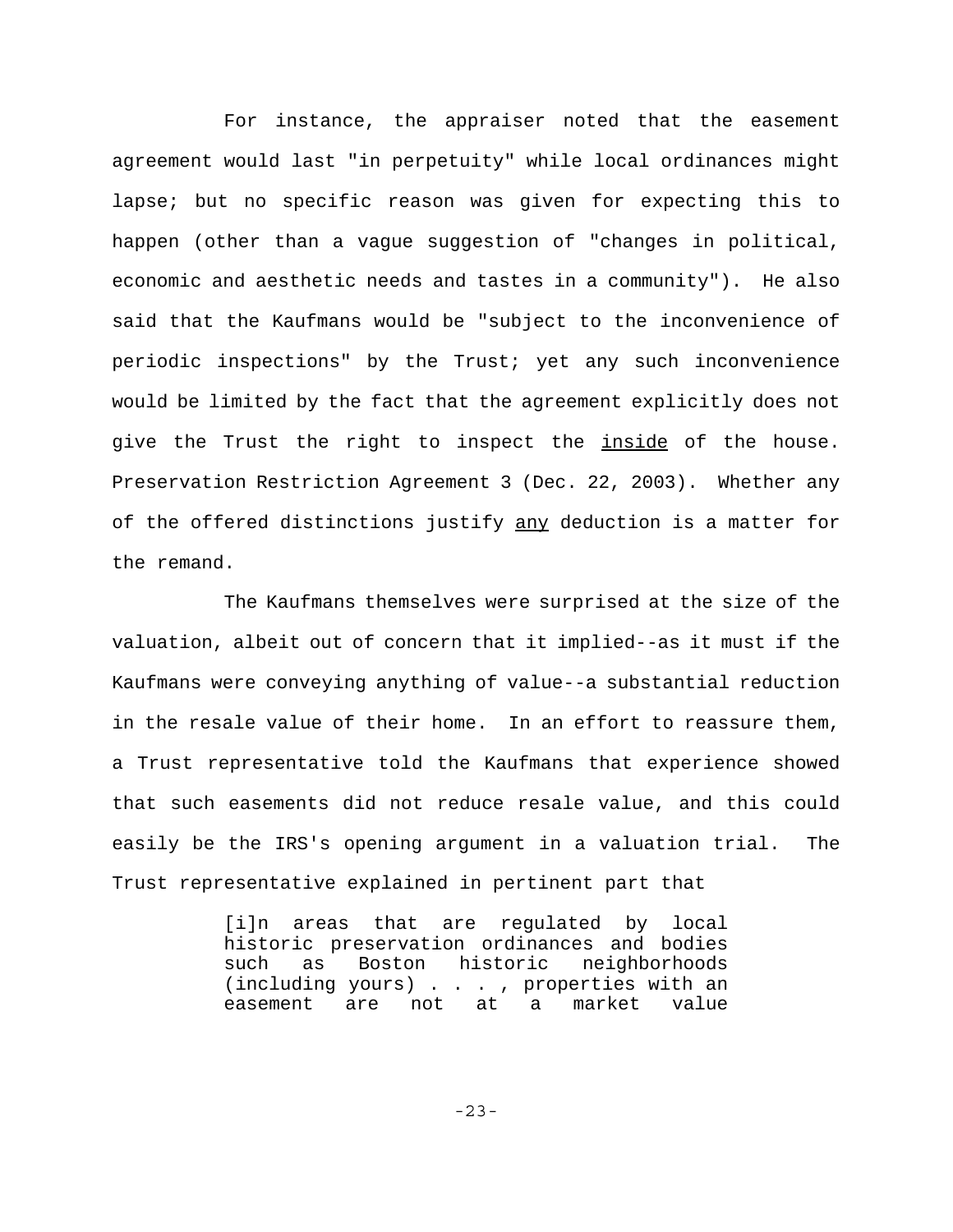disadvantage when compared to the other properties in the same neighborhood.<sup>8</sup>

As indicated by the large cash contributions required of donors, the Trust had a substantial economic incentive for itself in facilitating such conservation easements; and to this end and because of the 10 percent target for donations, it also had a stake in assuring a high valuation. Similarly, the appraiser, who admitted receiving fees for a succession of such appraisals for Trust easements, assuredly had an interest in remaining on the list of those recommended by the Trust to potential donors.

The burden in the Tax Court initially rests on the taxpayer to justify his or her deduction. See Tax Ct. R. Prac. & P. 142(a)(1); see also INDOPCO, Inc. v. Comm'r, 503 U.S. 79, 84 (1992). The burdens and presumptions relating to penalties are more complicated, compare, e.g., 26 U.S.C. § 7491(c), with Higbee v. Comm'r, 116 T.C. 438, 446-47 (2001), and there is no reason to pursue the subject of the Kaufmans' fault before determining first whether their deduction was legitimate. Judging from the amici, the present appeals have the hallmarks of a test case to settle

 ${}^{8}$ The Kaufmans have objected to the admission of this e-mail into evidence on grounds of hearsay, relevance, and noncompliance with the expert witness requirements of Rule 143(g) of the Tax Court Rules of Practice and Procedure. While the Trust representative's testimony may not be admissible for the purpose of proving the value of the easement (or lack thereof), it may well be relevant to the question of whether the Kaufmans acted in "good faith," and at trial the Tax Court admitted the e-mail into evidence for that purpose.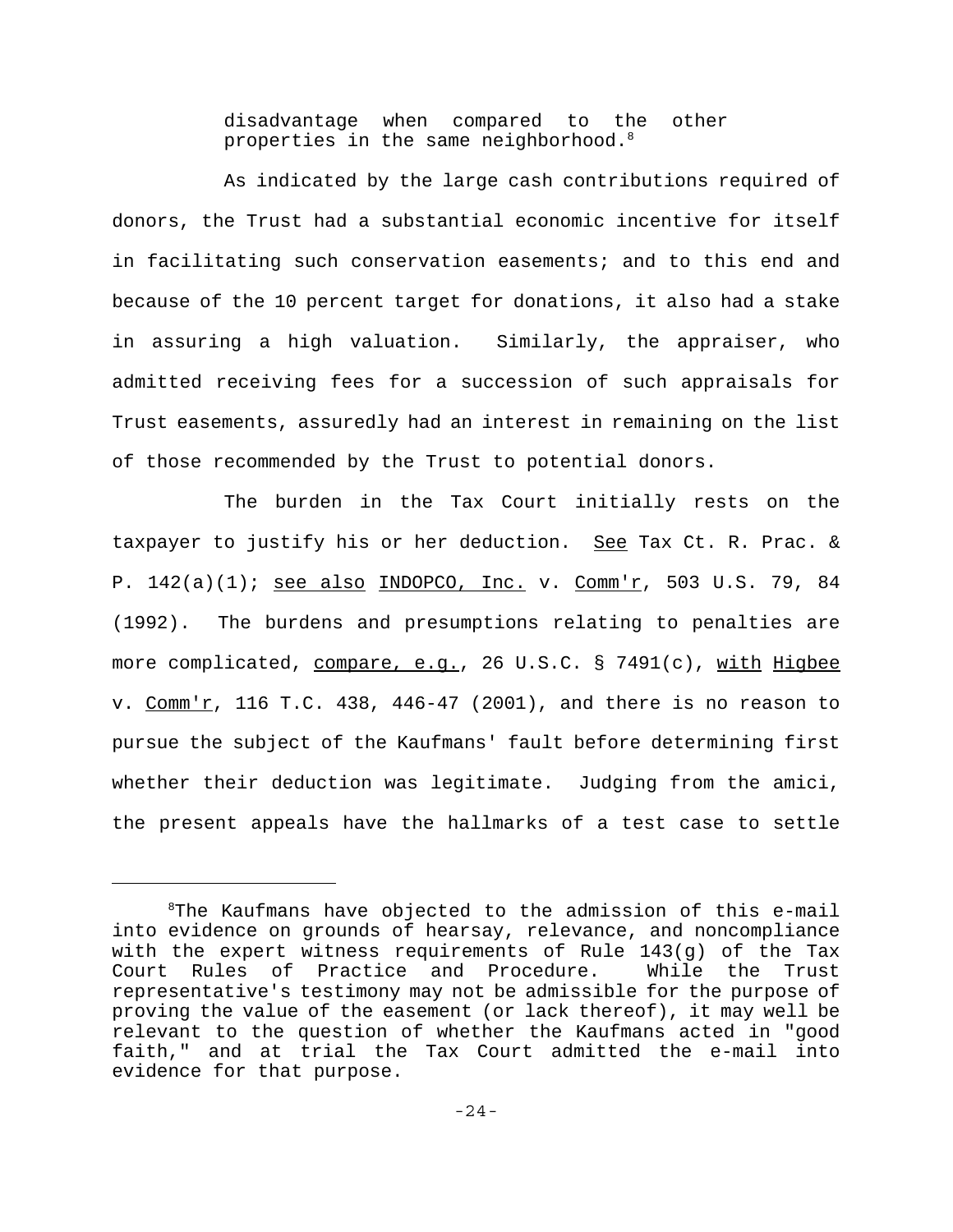larger issues between the industry and the IRS; and on remand the Kaufmans and the IRS could well work out a settlement without a trial.

Doubtless it is the desire to avoid such trials, as well as the difficulty of detecting and investigating suspicious cases one by one, that explains the IRS's aggressive legal positions in this case. And, despite our rejection of those particular positions, we do not question the IRS's concern, transcending this case, that individuals and organizations have been abusing the conservation statute "to improperly shield income or assets from taxation." IRS News Release IR-2005-19 (Feb. 28, 2005), see also IRS News Release IR-2006-25 (Feb. 7, 2006) (repeating language from 2005 news release).

However, to reject overly aggressive IRS interpretations of existing regulations is hardly to disarm the IRS. Without stifling Congress' aim to encourage legitimate easements, one can imagine IRS regulations that require appraisers to be functionally independent of donee organizations, curtail dubious deductions in historic districts where local regulations already protect against alterations, and require more specific market-sale based information to support any deduction. Forward looking regulations also serve to give fair warning to taxpayers.

If taxpayers still do not get the message, the penalties regime is formidable, see, e.g., 26 U.S.C.  $\S$  6662(h)(1) (40 percent

-25-